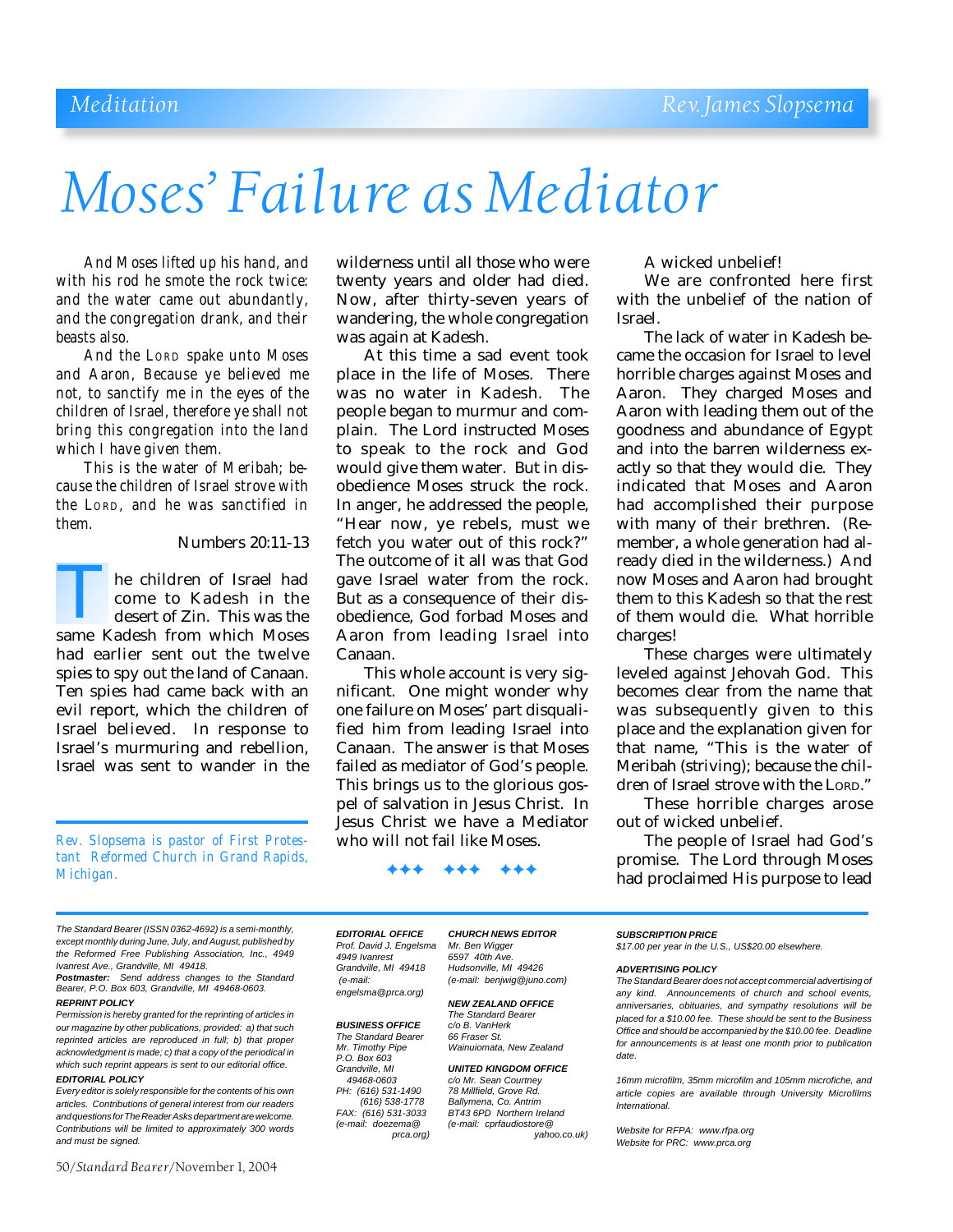them from Egypt into Canaan. The Lord had also demonstrated His faithfulness to this promise through many mighty miracles. Through the ten plagues He had destroyed the power of Egypt and gained the release of the people of Israel from 400 years of slavery. At the Red Sea He had made a way of escape for them, while at the same time destroying Pharaoh and his pursuing army. During their many years in the wilderness, the Lord had fed them with manna every day. Again and again He provided water from the rocks of the desert. Miraculously, neither Israel's shoes nor their clothing wore out.

But now in their disgust they lose sight of all these things and foolishly charge God with leading them into the wilderness to die. This arose out of wicked unbelief. This unbelief certainly was to be found in the carnal, reprobate element that was always present in Israel and sometime even dominated the nation. They were not all Israel that were of Israel. But even the believing element of Israel was often weak in faith. They too were a part of this foolishness.

This sad situation was made worse by the reaction of Moses and Aaron. Theirs was a reaction also of unbelief.

In response to the people's complaint, Moses and Aaron went to the door of the tabernacle. There they fell on their faces to inquire of the Lord. The glory of the Lord appeared to them and to Israel. And the Lord gave instruction. Moses and Aaron were to gather Israel before the rock in Kadesh. Moses was to take the rod that was laid up in the tabernacle and that had been used to perform other miracles of salvation. This rod symbolized the power of the Lord to save Israel. But in this instance Moses was not to strike the rock with the rod, as before, but to speak to the rock. And the Lord promised that the rock would give forth water.

Moses, however, did not carry

out the Lord's instructions. Moses did gather Israel to the rock. But instead of speaking to the rock, he hit the rock twice in anger. And when he spoke, he spoke to the people. In anger he rebuked them, "Hear now, ye rebels, must we fetch you water from this rock?"

According to the Lord's own words, Moses and Aaron responded this way "because ye believed me not" (v. 12). What did Moses and Aaron not believe? They did not believe that God would at this time give them water from the rock but would instead let Israel perish in the desert. It is striking that always before, when Israel provoked the Lord to anger with their rebellion, Moses would plead with the Lord to remember His promise to bring Israel to Canaan. Repeatedly Moses turned away the wrath of God from Israel. However, this time Moses' faith in God's promise failed. All he could see was Israel's rebellion. He was convinced that now Israel had gone too far. Surely the Lord, in weariness over their rebellion, would forsake them and allow them to perish.

Moses gave expression to this unbelief in his actions. He was angry with Israel for offending the Lord. Convinced that the Lord would not give them water from the rock, Moses refused even to try. He did not speak to the rock as instructed. He simply hit it with his rod. In his angry question to the people, he made clear his opinion that there would be no water for them because of their rebellion.

### ✦✦✦ ✦✦✦ ✦✦✦

An appropriate penalty!

For their unbelief the Lord penalized Moses and Aaron. They would not be allowed to lead Israel into the land of Canaan.

We may be inclined to question the fairness and correctness of this penalty.

Had not Moses and Aaron served the Lord faithfully for all these years? Now, after this very

human failure, the Lord would not allow them the privilege of leading Israel into Canaan? Is not this a bit extreme?

Besides, there was the fact that God allowed Israel to enter Canaan. Their sin in this matter was far worse than that of Moses and Aaron. In fact, Israel's sin was the occasion for the sin of Moses and Aaron. Yet, Israel was allowed into Canaan, whereas Moses and Aaron were not! How could this be?

To see the correctness of this penalty, we must bear in mind that through their unbelief Moses and Aaron had failed to sanctify the Lord in the eyes of the children of Israel (v. 12).

We must remember that Moses was the mediator of God. The book of Hebrews emphasizes that Moses was the mediator of God in the old covenant. It was in this capacity that Moses led Israel from Egypt to Canaan. And Aaron, the highpriest, was inseparably connected to Moses as mediator. Without the altar, Moses could not function as mediator.

As mediator, Moses and Aaron were called to sanctify the Lord in the eyes of the children of Israel.

To sanctify someone in the eyes of another is to present that person as someone special and unique, someone to be revered and honored. It was Moses' calling to sanctify the Lord God in the eyes of Israel. And he was to do this by representing the Lord in all His glory.

But Moses and Aaron failed to do this in this instance. In the weakness of faith, they represented the Lord as someone who was about to break His promise to Israel because of Israel's rebellion. They portrayed the Lord as one who now was going to abandon His people. Certainly this did not sanctify the Lord God to Israel. Nor may this stand. Moses and Aaron had made themselves unfit to bring Israel into Canaan. Another must take their place.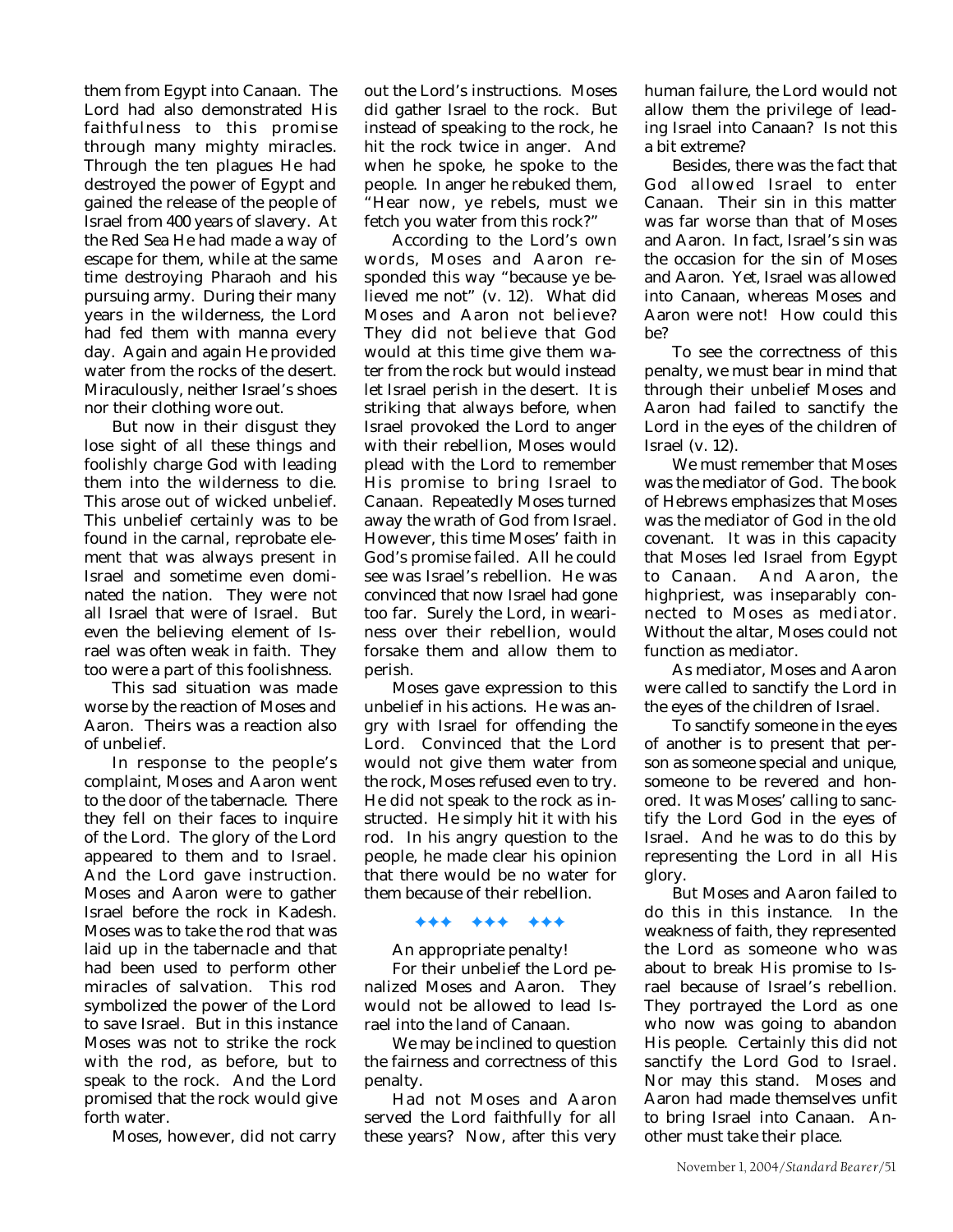Interestingly, by laying this penalty upon Moses and Aaron, God sanctified Himself in the eyes of the people (v. 13).

### ✦✦✦ ✦✦✦ ✦✦✦

A blessed gospel!

Moses and Aaron were types of Christ.

A type is a person, event, action, or institution in the Old Testament that pointed God's people ahead to Christ and the work of His salvation.

As the mediator of the old covenant, Moses was called, along with Aaron, to bring Israel out of the bondage of Egypt, through the terrible wilderness, and into Canaan.

As such they pointed to a greater Mediator, who was to lead the church of God out of a greater bondage, the bondage of sin, through the wilderness of this world and into the heavenly Canaan. Not only are we able to see this from the vantage point of New Testament revelation, true Israel was also able to see this. In

Moses they saw Christ leading them from sin and hell to heaven and glory. And in the altar that Aaron tended they saw the atonement for sin, which alone could deliver them from the bondage of sin into Canaan's glory.

The blessed gospel we must hear is that, as our Mediator, Jesus succeeds where Moses failed.

In response to Israel's rebellion and murmuring, Moses lost sight of God's faithfulness to His promise. And so he failed also to sanctify the Lord God in the eyes of Israel.

This Jesus will never do!

Oh, we are no different from Israel. How often don't we complain? In spite of God's demonstrated faithfulness to us, repeatedly our faith in His promises fails. We quickly despair and are even inclined to charge God foolishly!

Yet Jesus Christ our Mediator always sanctifies the Lord God before our eyes. He never despairs of God's faithfulness to save us. He does not despair because He has sealed the promises of God by His perfect payment for our sins at

the cross. At the cross He has covered and overcome all our miserable sins. This is something Moses and Aaron did not and could not do. On the basis of His perfect sacrifice at the cross, Jesus Christ has perfect confidence that the Lord will forgive us and lead us on all the way to Canaan. In fact, He knows that in response to His highpriestly prayers the Lord God will provide us with Himself as the Water of life so that we may continue our way. Not only is this the confidence of our Mediator, this is also His word to us through the preaching.

This gospel, however, is not for the hardhearted who rebel without repentance. Those whom the Lord Jesus leads to Canaan He also smites with His word, so that they humble themselves before God in repentance. To them He gives the assurance that their sins are forgiven in Him and that the Lord their God will continue to lead them to Canaan.

And the Lord God is sanctified in our eyes.

# *Editorials Prof. Russell Dykstra*

# *The* Standard Bearer*: Past*

here is value in bringing to light the history of a religious periodical such as the **Standard Bearer.** A study of its ori-<br>Bear and *Standard Bearer*. A study of its origins will reveal its purpose as intended by the founders. The history demonstrates the character that the magazine has striven to maintain. Familiarity with its origin and character will serve the readers well. On the one hand, they will not be surprised by the content of the magazine that appears in their mailbox twice a month, so long as the content is in harmony with the history of the

magazine. On the other hand, if the magazine strays from the established course, the readers have the right to call the writers back to the original purpose, and to the historically established character.

Knowledge of a publication's history is important for the writers, too. If the original purpose and character of the religious magazine is biblical and right, and the goals far-reaching, the staff of the twenty-first century, complete with a set of new editors, are well advised to "hew the line."

For these reasons, the new edi-

tors are convinced that the history of the *SB* is important. We consider it worth our time, and yours, to review past events in the history of the *SB,* and in that light to set forth our goals for the *SB* in the future.

I must admit that the study of the *SB's* history was more significant than I envisioned. It was more than interesting; it was fascinating! It was also sobering.

The *Standard Bearer* has a rich and weighty history. It was born in battle. The conflict concerned the Three Points of Common Grace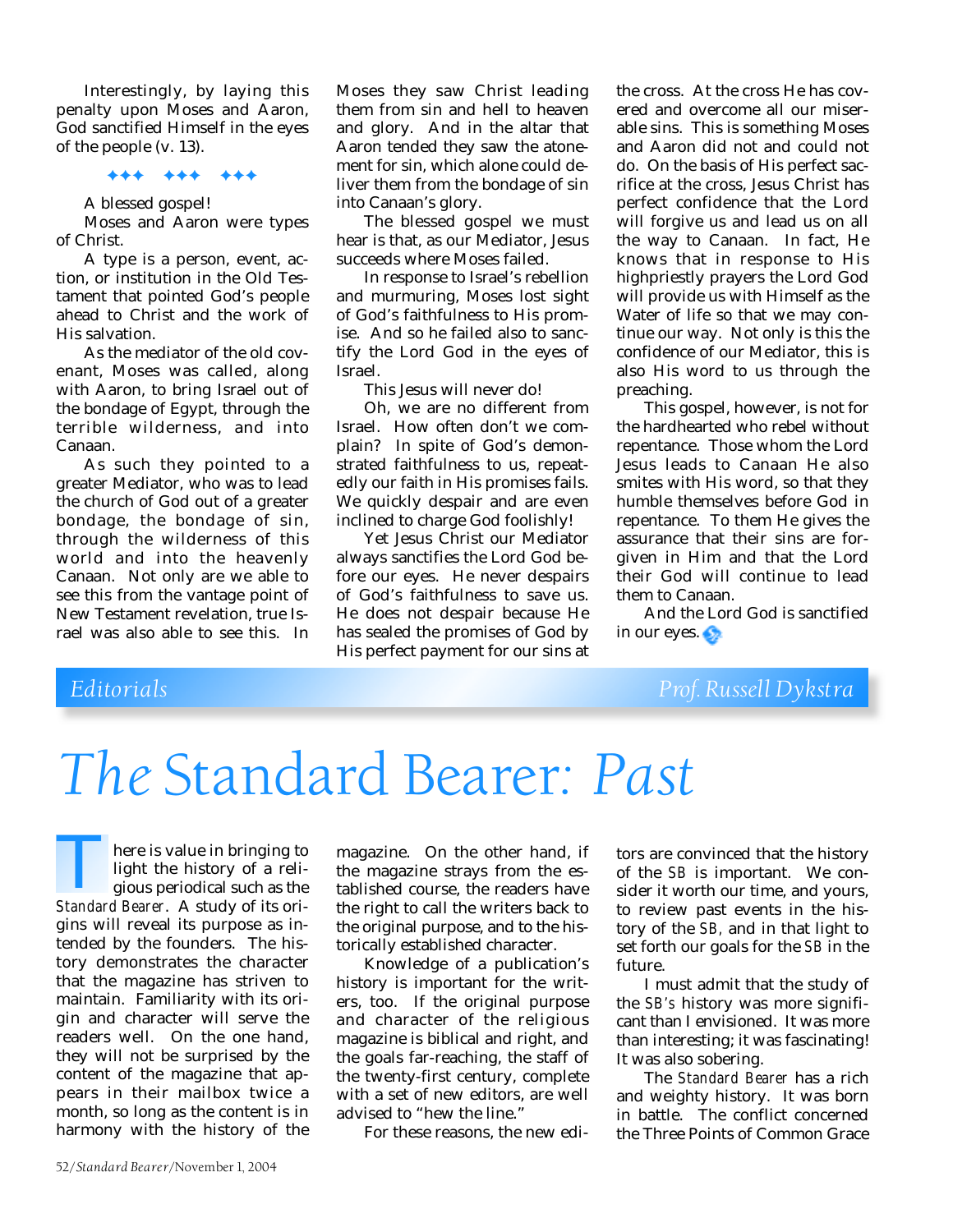officially adopted by the Christian Reformed Church's synod of 1924. That same synod had requested its members, ministers, and seminary professors to discuss and develop the concept of common grace.

Two of her ministers, the Revs. Henry Danhof and Herman Hoeksema, were ready and willing to discuss common grace. They would describe its implications as completely as their capable minds and ready pens would allow. Their openly stated intent was to demonstrate to their churches that the notion of a common grace of God to all men, elect and reprobate, was neither biblical nor confessional. But they had no voice in their churches, that is to say, no means of printing their analyses. They were cut off – the official church papers refused to print anything more that they wrote on the subject.

Concerned members of the CRC formed an association for the purpose of publishing these two men in particular, starting with pamphlets. The other intent was that a monthly magazine be published for the defense and promotion of the Reformed faith. The *Standard Bearer* was born on October 1, 1924.

One can scarcely imagine the excitement for those involved the writers and supporters — to take in hand the first issue of the fledgling magazine. On the cover of Vol. 1, No. 1, in bold print is the significantly descriptive title, "THE STANDARD BEARER," with the subtitle, "REFORMED MONTHLY." There are found also the names of the four editors — Rev. H. Danhof, Rev. H. Hoeksema, Rev. G. Ophoff, and G. Van Beek. The yearly subscription price is \$1.50. Everything about the first issue rings with the confident announcement: We have weighty matters to treat, and we intend to publish this magazine for a good long time to come.

The very first article, a meditation by Herman Hoeksema on Psalm 145:9a and 20b entitled

"Jehovah's Goodness," sets the doctrinal and antithetical tone for the magazine. Inside, Rev. Danhof explains the appearance of the magazine ("The Standard Bearer"). Next, he launches into dogmatical discussion of the nature of God ("God is God"). H.H. follows with "The Antithesis in Paradise," in which he also introduces the concept of the covenant. And he begins a series on the history of the common grace controversy. Mr. G. Van Beek fills out the rest of the sixteen pages. Thereafter, the *SB* would be thirty-two pages. The writing is straightforward, and it is Reformed.

The second issue added B.J. Danhof to the staff of editors. Rev. Ophoff launched into the sea of controversy with his first article, "A Declaration." He explains why he *must* join the ranks of those who oppose common grace. He boldly takes issue with a professor in the seminary from which Ophoff had graduated a scant two and a half years earlier(!). Already in these early issues, G. M. O. never left one wondering where he stood on an issue. In an article on the fall of man, he boldly subtitled one section "Dr. Abraham Kuyper's view of the natural man condemned by Scripture."

### **Changes Made**

The *SB* was a bilingual paper — "Holland" and English. The editors decided that they would include both equally. But the Dutch won out more often than not. Over the years, readers sent in complaints on this — the older readers asking for more Dutch, and the younger readers, more English. Occasionally the editors would publicly commit themselves to maintaining the balance. In 1941, the staff decided that the ratio ought to be one-third Dutch, and two-thirds English. And in February of 1953, the editor informed the readers that the "Holland" would be dropped from the magazine altogether. Hence, Rev. Vos penned

his last meditation in the Dutch a bit wistfully, one suspects.

Editors and writers changed over the years. After January of 1926, the name Danhof was dropped from the list of editors. In the September 1928 issue, the masthead revealed that the Editorial Staff was H. Hoeksema and G.M. Ophoff. A new category followed: Associate Editor, and listed were G. Vos and Wm. Verhil. Seven years later the number of editors returned to four with the elevation of Vos and Verhil, and all the other ministers in the PRC (sixteen) were called "Associate Editors," five of whom were assigned to write church news from their area of the country.

Improvements would continue to be made in the form and content of the *SB.* In the 1940s the staff appointed H.H. the editor in chief, with what he described as "dictatorial powers." He used the power (as they intended) to lay out each issue of the entire volume year, complete with writers' assigned topics, and the language to be used — Holland or English. He did not assign easy topics. The men had to study and take stands on such theological and practical "hot" topics as "The Theory of Soul Sleep," "Hymn Singing in Public Worship," and "The Angels and Salvation in Christ." Debates were also assigned to two ministers. One such involved the proposition: "Resolved That A Local Consistory Has The Right To Act Contrary To The Church Order."

And if a man did not write? The editor's public notice to one offender was: "I have not assigned new subjects to the Rev. (name given). If the brother wishes to write, he may do so on the subjects assigned to him last year." (!) If the current editors are tempted to use similar methods to spur on neglectful staff members, it should also be noted that his public dressing down did not stir up the Reverend to write — at least I did not discover any articles from him.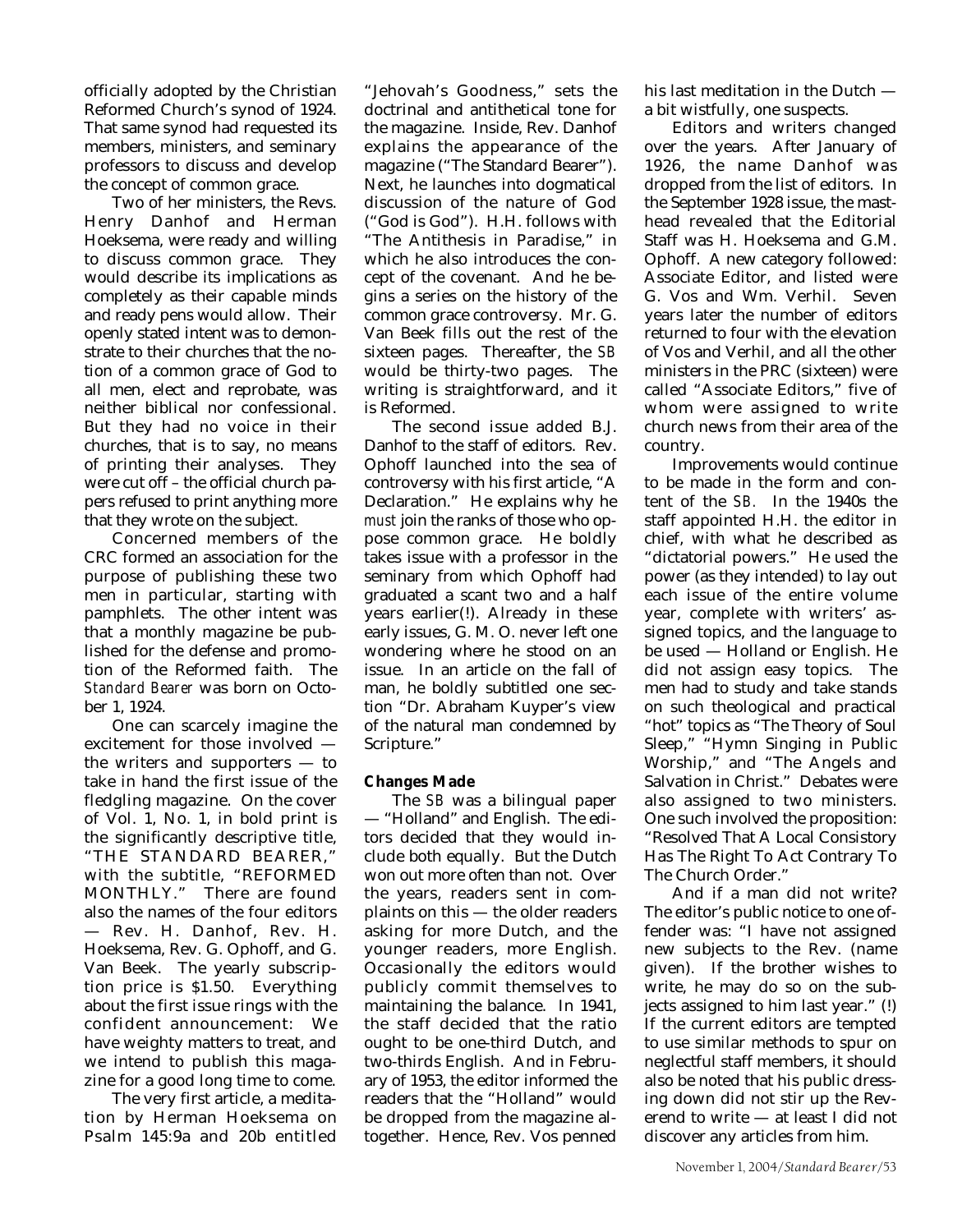It was in this time that H.H. penned the (now) well-known editorial policy of the *SB,* "The Editor is not responsible for any other contributions that appear in our paper than his own."

G.M. Ophoff never got used to this new system. The second time that H. H. laid out an entire volume year, he noted, "Rev. Ophoff prefers to select his own subjects rather than having them assigned to him."

A few years thereafter, the idea of rubrics was introduced, with a minister free to write in his particular area. That practice has been carried on to the present day.

We take note of a few other changes in the *SB* over the years. In May 1926, the subscription price was raised to \$2.50. But the *SB* would announce itself no longer as A REFORMED MONTHLY MAG-AZINE; now it was "A RE-FORMED SEMI-MONTHLY MAG-AZINE" — of *twenty-four* pages rather than thirty-two. However, the depression soon forced a reduction both in price and number of issues. Subscription was reduced to \$2.00, and the *SB* would be published semimonthly, except in the summer months, when it would come out only once a month, even as it is still today, though not at \$2.00 a year. (Consistent with the \$2.00 subscription rate was the cost of mailing. Affixed to each magazine was ... a one-cent stamp.)

### **Changes Not Made**

H. H. was surprisingly open to suggestions for improvements to the *SB.* However, there was one thing to which he remained adamantly opposed, namely, making the *SB* a church paper. The suggestion would be broached from time to time. It came in a proposal form in 1935. H. H. printed the whole proposal in the *SB* for all to read. The two main parts are reproduced below.

Proposed Plan 1. A paper to be published containing the following departments: a. A short meditation.

b. Editorials.

c. A department: Our doctrine.

d. Happenings in the Churchworld.

e. The Sundayschool Lesson.

f. A Young People's Department.

g. A Children's Page.

h. News From Our Own Churches.

i. An Open Forum.

### And:

4. This paper to be entirely under the control of a central board to be elected annually by the association:

a. The board shall control the contents of the paper.

b. The board shall appoint the editors for the different departments.

c. The board shall control the finances of the publication.

H. H. remained neutral in his comments, even pointing out that it had some positive elements. As he wrote, "[T]he question arises, whether the time has not arrived to alter the entire character of our publication, and, instead of the semi-scientific theological paper it originally aimed to be, to offer the public a paper of a more popular and practical nature, somewhat like the well known church-papers." He asked to "hear, if possible, from all our readers what is their opinion of this proposition."

He was testing the readers and the membership of the PRC. Were the days of the *SB* numbered? It was only four years before that proposal that he had expressed his thoughts on the matter as follows:

It must be remembered first of all, that our paper is no Church publication. Neither was it the original purpose of the association that publishes the *Standard Bearer,* that our paper in its general contents should be exactly like a church paper. To be sure, it was to be a religious periodical of the Reformed type. But its contents

were to be devoted to the specific purpose of developing the principles of the Reformed doctrine.… It stands to reason, that the contents, in harmony with this original purpose, were to be chiefly doctrinal, though from the very beginning it was decided also to devote some space to the application of our principles to matters of every day life and current events. It may be admitted, that in this last respect the *Standard Bearer* has been weak, partly due to our limited powers. On the whole, however, it has been faithful to the purpose for which it was originally published.

And if from now on the contents of the paper would be chiefly of a practical nature, its doctrinal material being limited to one expository article like the present meditation, the *Standard Bearer* would be greatly depreciated and certainly it would be far from realizing its original aim.

It would become an entirely different publication. Its contents would be more like those of an ordinary Church publication, like *The Banner;* though even its expository and doctrinal articles are not confined to the meditation.

Personally, I would greatly deplore such a change. At one of its last meetings the board of the association seriously considered this step. I was, as I am now, opposed to the proposition, chiefly because I know that the contents of the paper will be changed radically if the Church instead of a free association should publish the *Standard Bearer.*

The responses poured in, and the results were mixed. But the main changes were not made.

Years later (1949), H. H. looked back on these efforts to change the character of the *SB* and to limit the freedom of the writers. He wrote:

The term "Free" in this name (R.F.P.A.) denotes that the association in publishing its literature does not stand under any ecclesiastical jurisdiction. It also means that the editors alone are responsible for the contents of their writ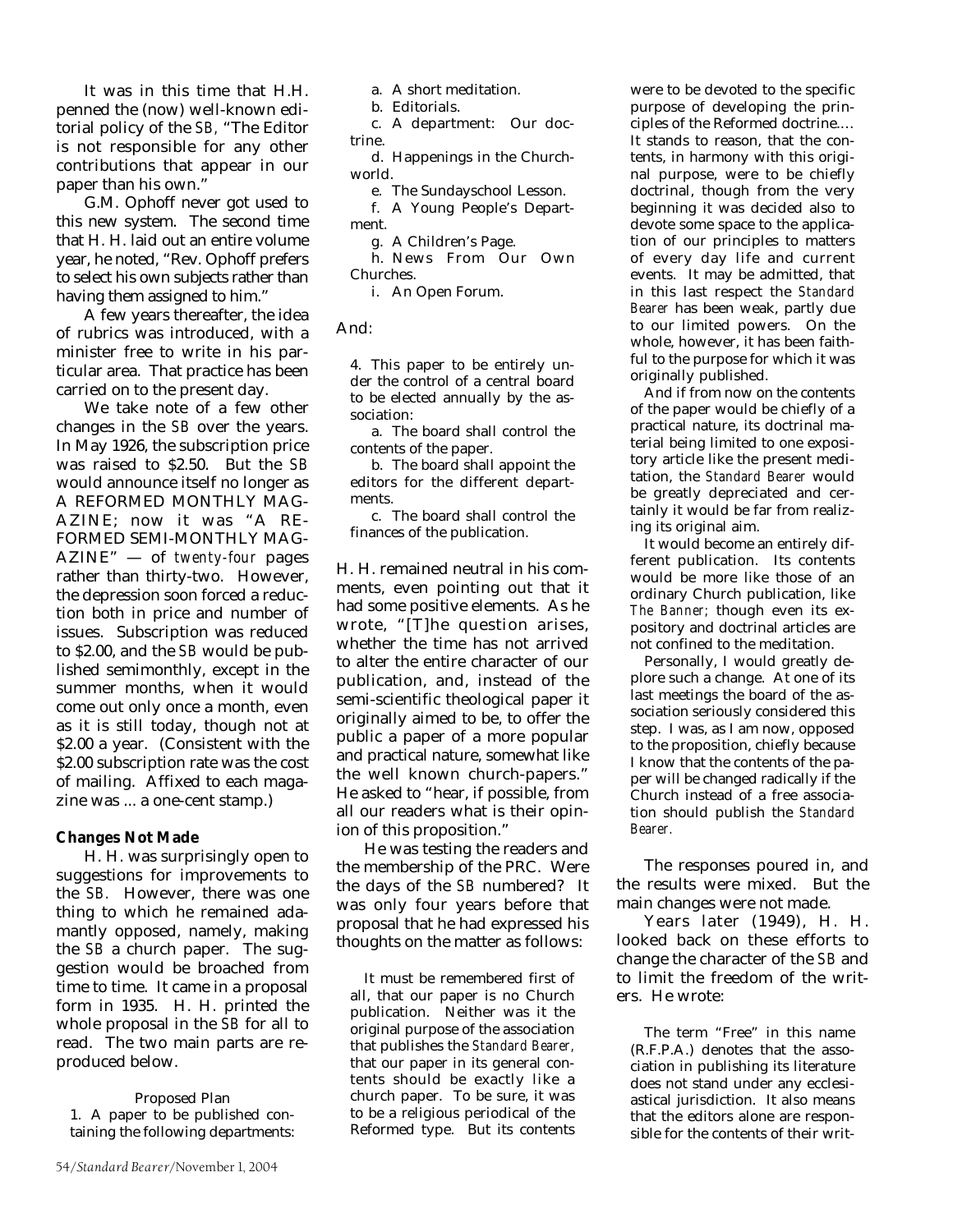ing, and that they are not under the jurisdiction, either of the Church or of the board of the R.F.P.A. The minutes show that, in later days, the board has sometimes attempted to change this relation and to acquire some jurisdiction over the contents of their writings, but the editors have always jealously guarded their rights in this respect, and they always will, at least as far as the original editors are concerned.

That emphasis would continue to characterize the *SB.* It is not light stuff, but, on the contrary, solid Reformed reading. H.H. was not opposed as such to a church paper. He would later encourage *Concordia* to include more news and to be published weekly. But that was not to be the role of the *SB.* The material of the *SB* was, and would remain, weighty, with biblical exposition and doctrinal development, including polemical defense of the truth.

### **The** *SB* **and the PRC**

Although the *Standard Bearer* is not a church paper, it is inseparably connected with the Protestant Reformed Churches. As a result, it records the history of the same. Even before the origin of the regular column "News from our Churches," the *SB* reflected the major events of the PRC. For example, the last page of the third issue contained a terse announcement (in Dutch) of the deposition of Rev. Hoeksema and the consistory of the Eastern Ave. Chr. Ref. Church.

The June 1925 issue heralds the "First Annual Field Day of the Protesting Christian Reformed Churches." That indicates a significant move towards the formation of a new denomination.

Interesting too are the reports on the new buildings, since the old church buildings were lost. Kalamazoo (Rev. Danhof's congregation) boasted of the latest "'forced air' verwarmingssyteem." Eastern Avenue Protesting Christian Reformed Church anticipated a cost of \$100,000 for a sanctuary to seat 1300.

J.B. Danhof reported on the dedicatory services of the new church edifice in Hull on December 3, 1925. And what a dedication it was! H. Danhof started at 1 P.M. and preached a "full ninety minutes" in Dutch. G.M. Ophoff mounted the platform next, and finished his speech at 5 P.M. At 7:30 P.M., H. Hoeksema addressed the audience (in Dutch) for ninety minutes on "Classical Hierarchy," explaining the history of the controversy in the CRC and the wrongful deposing of officebearers. The audience's appreciation speaks volumes.

More sobering is the sudden absence of any of the Danhofs' columns in the *SB* from volume three on, indicating a significant schism in the already tiny group.

Yet much joy is evident in the announcements (complete with a studio picture) of graduates from the seminary — two in 1927, and then two years later, *six* graduates ready to serve the growing churches. The *SB* records the trios of the various vacant congregations. It also reports on the "Zestal" formed by Waupun, WI all six candidates on the nomination. I wonder how long that congregational meeting lasted.

One can also read discouragement between the lines of *SB* print from time to time — when the audience at the annual RFPA meetings was sparse; when subscriptions were down, and criticism was up. No doubt this reflected somewhat the spiritual climate of the churches.

From the mid-1930s into the 40s, the *SB* regularly directed the attention of the PRC to significant events in the Netherlands. With some thirty exchanges with Dutch religious magazines, the *SB* was on top of the turmoil in the GKN conflicts that would result ultimately in the deposition of officebearers, including Dr. Klass

Schilder, and the formation of the Liberated Churches. No faithful reader (of the Dutch, that is) of the *SB* in those days would have been unaware of the pressures building, though no one could have foreseen the ultimate effect on the PRC.

The *SB* was a lightning rod in the conflict over conditions in the covenant that raged in the PRC in the late 40s and early 50s. H.H. commented in those days that the future of the PRC did not look good to him. He was right; the churches split in 1953. The dreadful bitterness in the aftermath is all too evident in the pages of the *SB.* It is not pleasant reading. Even H.H., the giant of a man who could maintain proper Christian deportment even when criticizing the CRC, could not do the same, always, with the ministers who forsook the truth that Ophoff and he had impressed upon them. That feelings ran high is understandable. The ministers who left had nearly destroyed the Protestant Reformed Churches in the process. The wounds were deep and painful.

But the important thing is boldly announced in the *SB,* namely, the Reformed Semi-Monthly and the PRC had not forsaken the glorious heritage of sovereign grace and the unconditional covenant of grace. God had preserved the Protestant Reformed Churches and the precious truth entrusted to them.

The subsequent recovery of the PRC is also reflected in the *SB.* The return to normalcy, the growth, the mission activity at home and abroad, along with the struggles that mission problems can bring, the announcements of new congregations being formed — it's all recorded in the *SB.* Surely it is a living, eighty-year record of a true church of Jesus Christ doing battle, struggling, wounded, yet persevering in the spiritual warfare. It is a record, therefore, of God's faithfulness.

 $\ldots$ to be continued.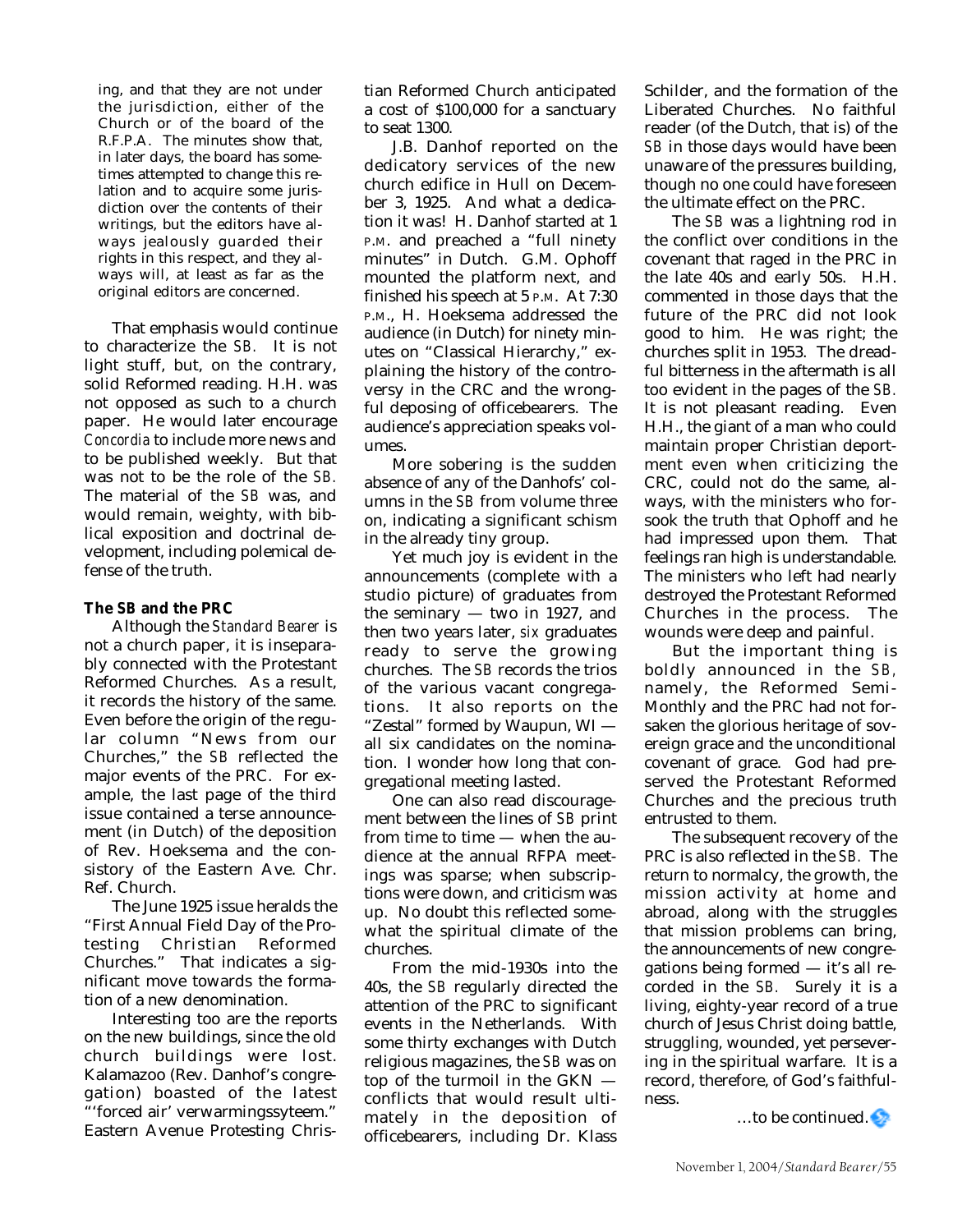# *An Interview with DJE (2)*

he October 1 issue of the *SB* carried the first part of an interview with Prof. David J. The October 1 issue of the *SB*<br>carried the first part of an in-<br>terview with Prof. David J.<br>Engelsma, the magazine's retiring editor. We conclude, below, the transcription of that recorded interview, confident that our readers will find it as profitable as did the newly appointed editors.

Prof. Dykstra: Are there any doctrines in particular that you consciously tried to develop in your editorials? If so, why those?

DJE: To my mind, in keeping with the purpose of the magazine as set up in the beginning (maintenance, development, defense, and promotion of the Reformed faith as known and confessed by the Protestant Reformed Churches), every editor of the *Standard Bearer* is committed to emphasize in a special way the doctrine of the sovereignty of God, particularly in the salvation of sinners; is required to emphasize and develop the doctrine of the unconditional covenant; and is required to emphasize the distinctively Reformed life that flows out of the truth of the sovereignty of God and that belongs to the doctrine of the unconditional covenant. I am referring, in general, to the antithetical life of the people of God and with particular, not special, reference to the sanctity of marriage as the symbol of the covenant as relationship between God and His people in Christ, in particular in reference to the family. Now it so happens that at the same time the society or culture in which we live forced these very issues upon us, as every pastor knows (I'm talking about marriage and the family, now). And it is also interestingly the case, and this to my mind is one of the most significant developments within the Reformed community in the past number of years, that the development of doctrine, which really amounts to

apostasy in the Reformed churchworld, forces those issues of the sovereignty of God and of the covenant as an unconditional bond upon us. So, the purpose that we have out of our own tradition, and the calling that comes from developments in society and in the church world, come together as far as the *Standard Bearer* is concerned, and as regards the doctrinal developments. I'm talking, of course, about the recent astounding spread of the denial of the justification by faith alone grounded in a conditional covenant! That is one of the most significant developments, certainly, in recent times.

But then there are also other doctrines. We are Reformed, and, to paraphrase the church fathers, nothing Reformed is foreign to us. Everything that is going on in the Reformed church world is something that we may want to address and often do address in our own way — because all of truth is of a piece. So there were matters that I didn't have any intention of addressing when I became editor that, for one reason or another, became issues that I thought I had to address. I'm thinking now particularly of postmillennialism.

You are led (as so often in life ministers are, editors of the *Standard Bearer* are too) by God's providential ordering of things — areas that otherwise you wouldn't have chosen yourself. It makes the work interesting!

Prof. Dykstra: Perhaps you have already answered the question then: As you look back at sixteen years of editorials, what are the most significant, in your judgment?

DJE: The judgment as to what was significant is made by the readers. The judgment of the readers may be different from my judgment. But I think the most significant editorials I wrote were editorials during the time that what is now the United Reformed Churches were breaking with the Christian Reformed Church. And this, by the way, goes back to your question earlier about addressing Protestant Reformed Churches and even addressing the Protestant Reformed denomination. I was doing that when I wrote editorials about the developments that have resulted in the formation of the United Reformed Churches. I wasn't only or even mainly addressing them, even though the editorials might have been pointed that way. But I was also attempting to give instruction and warning to the Protestant Reformed Churches. I'm referring to such editorials as "Aloof From the Alliance," "The Date Is 1924," and "Jelle in Wonderland." I regard those as the most significant editorials that I wrote. There certainly was the thinking in the leadership of the United Reformed Churches that the mere fact that they rejected women in office and were breaking with the Christian Reformed Church ought to be reason for the Protestant Reformed Churches to cozy up to them and even to engage in serious ecumenical discussions with them apart from the great issues that separate the Protestant Reformed Churches from the Christian Reformed Church. And I thought it was possible that there might even be such thinking within the Protestant Reformed Churches. I regarded that as calamitous if that would be the case.

So, by those editorials, I made an effort to show people who later became the United Reformed Churches but also to give a warning to the Protestant Reformed people that a common rejection of women in office serves as absolutely no basis whatsoever for any coming together of the Protestant Reformed Churches and the Chris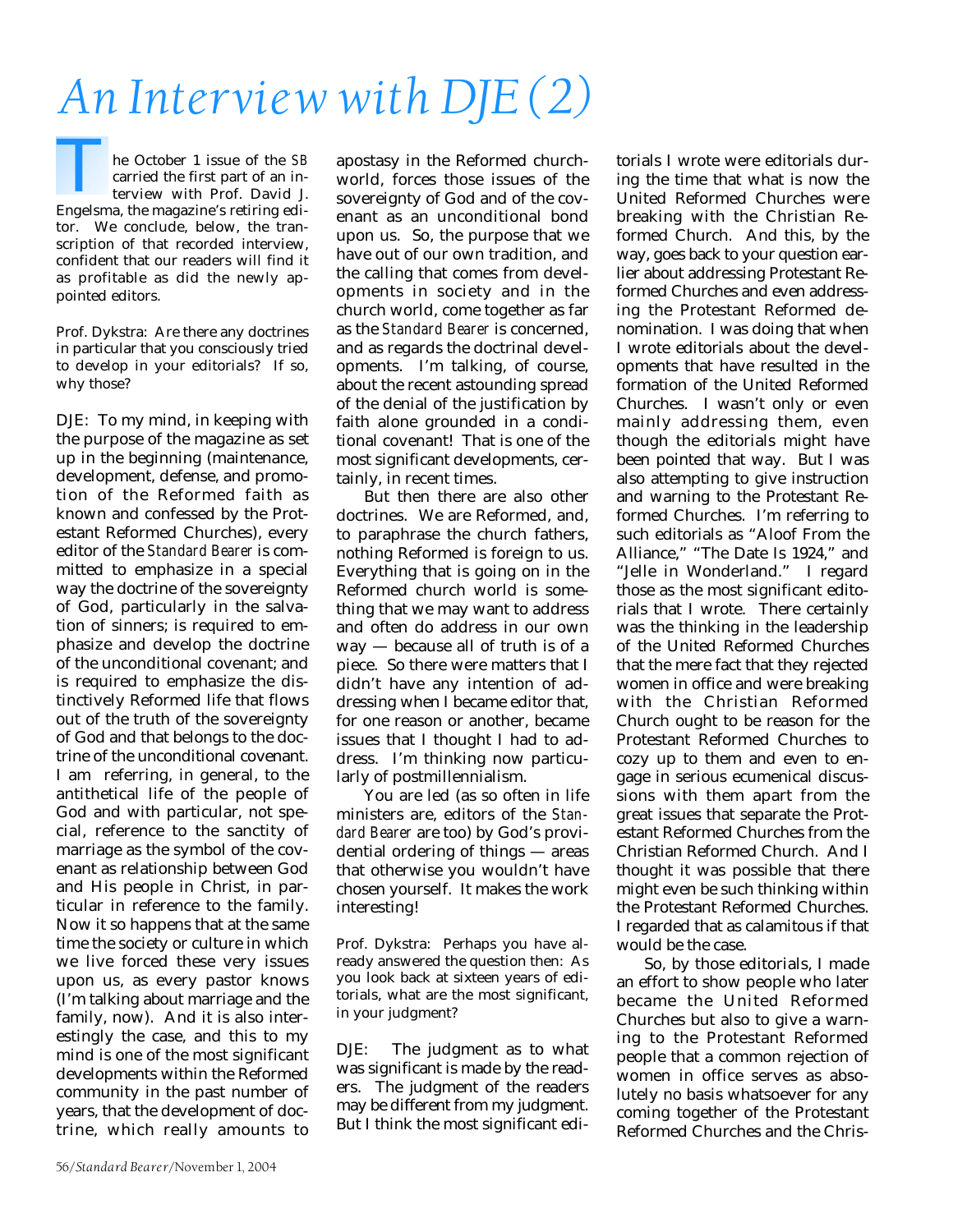tian Reformed Church. The Roman Catholic Church also rejects women in office. That doesn't mean a thing as far as oneness in the faith is concerned.

I took the opportunity, at the same time, to give a word to the broader Reformed community that issues that are really issues of fundamentalism vs. modernism (that is what you have in the women in office matter — sheer modernism because it is based on a rejection of the inspiration and authority of the Word of God) do not constitute a basis for the union and communion of Reformed churches. That union has to be on the basis of the three forms of unity, at the heart of which is the truth of the sovereignty of God in salvation. Of course, time has shown that the United Reformed Churches simply carry on the denials of sovereign grace that are imbedded in the mother church.

Prof. Dykstra: Every work in the kingdom of Jesus Christ has its trials and rewards. What are some of the sorrows of these years as editor?

DJE: I can't really speak of sorrows. I haven't been sorrowful in the work.

I've been extraordinarily burdened simply because of the demand to get the editorials out and carry on the correspondence and do the other work that is connected with the *Standard Bearer* while at the same time I was trying to do the other work that I'm called to do (i.e., full-time work of seminary professor, RJD). And I have been disappointed that certain things that I wanted to happen didn't happen.

But I can't say that I've had any sorrows in the work. There have been sharp, bitter criticisms, and that is painful. Maybe that would be one of the sorrows of the work. And when that bitter, sharp criticism comes from within the Protestant Reformed Churches, that makes it all the more painful. But, even then, that comes with the territory. I knew that there would be that when I accepted the appointment. I was, after all, a minister for twenty-five years before I became editor. By that time, you are not a stranger to sharp criticism from within the Protestant Reformed Churches.

I haven't been able to develop the proverbial hide like the rhinoceros. Some men say they have that — I envy them.

I've been disappointed, too, that some of our able men haven't written as we wanted them to write. I would have liked that the subscription list had risen even more than it did. But, that again is in God's hands.

Prof. Dykstra: Reflect on some of the benefits, from a spiritual point of view, of being the editor of the *Standard Bearer*.

DJE: My joy, my gladness, is that, by the grace of God, the *Standard Bearer* has continued faithfully in the course laid out for it, rightly I believe, by my predecessors. My joy is that I could participate in that way by carrying on the witness to the Reformed faith within the Protestant Reformed Churches and without — there is joy in that.

And, after the article is written, there often is a joy in writing. As far as the writing itself is concerned, after all these years I continue to find writing to be a very demanding and difficult activity one of the most demanding and difficult activities that I know of. I've heard the story that the famous sports columnist for one of the New York papers a number of years ago, a man by the name of Red Smith, who was a very good writer, was asked one time about the ease or difficulty of writing. His answer was, "Writing is very easy. You just put a blank sheet of paper in the typewriter, and then sweat blood." I can appreciate that description of writing! But after you have finished it, occasionally you will find this, that you are sat-

isfied with what you have written and how you have written it. I believe that editors of the *Standard Bearer* ought to be concerned about style as well as about content. There is a joy in writing. Yes, that has been a joy for me, too.

Maybe I could add this, too, to the joys of it. There are contacts that are made with people in farflung places. Just about all of the correspondence that was negative and critical I have published. Only if it was obscene (and there weren't too many of those) or if the critic said, "I don't want this published," did I answer the criticism privately and not publish it. But besides that, there were many favorable responses and many, many questions from people who did not want the questions answered in the *Standard Bearer.* So there is more work involved than meets the eye. I have boxes, by this time, of correspondence — letters that I took time to answer, questions that also required study and some research. That's a joy, that is, the contact with people, outside the Protestant Reformed Churches for the most part, but who are genuinely interested in the truth of the Christian religion. Some of the questions are not distinctively Reformed, but have to do with some aspect of the Christian faith or life. But to help people like that and to have contact with people like that — that's refreshing. And that is joyous. So I would say that would be another aspect of the work that was gladsome.

Prof. Dykstra: You touched on this earlier, but do you have anything to add concerning the question of why you decided to decline reappointment as editor of the *Standard Bearer?*

DJE: My first and main reason was the conviction that — the fear that — I could stay too long in the position and lose my usefulness to the churches and to the witness and to whoever outside the Protestant Reformed Churches are listening. It is healthy that other men — men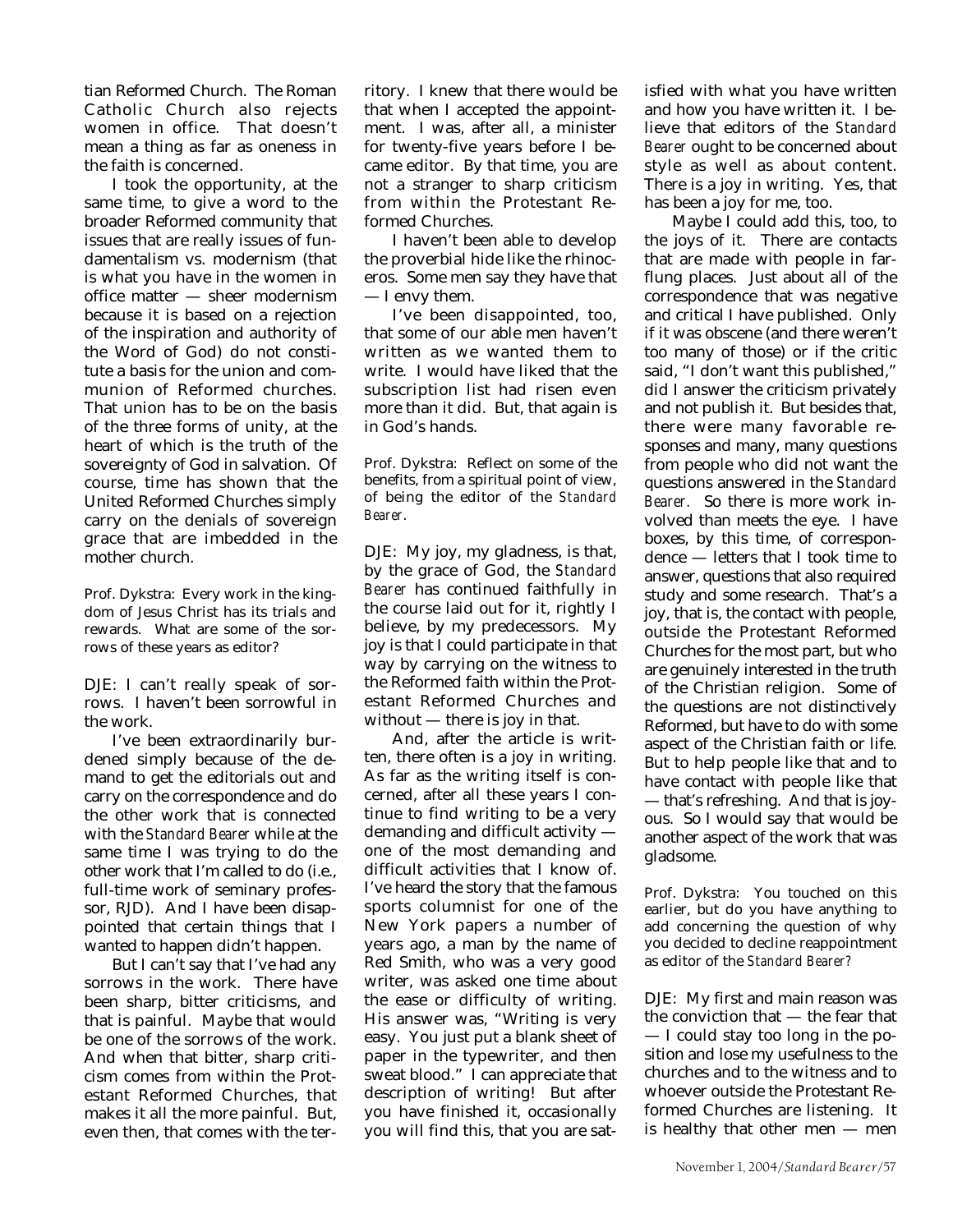with the same commitment but different views as to what the *Standard Bearer* must do within the churches and without — take over.

A secondary consideration, one that wasn't decisive — but if there needed to be any tipping of the scales it tipped the scales — was, I'd like to be relieved of the burden. I recognize it's a privilege, I recognize that. But it's also a burden. I'm not talking now about the time mainly. A lot of time has been expended over the last sixteen years to the wee hours of the morning and all day Saturday. I doubt that there have been many days in the last sixteen years that I have not given some thought and usually some time to the *Standard Bearer.* Every day. But when I say I would like to be relieved of the burden, I'm talking about the fact that it weighs on me. Not at all alone — all of the writers in the *Standard Bearer* share that, but still it falls on the editor in a special way. It weighs on me that the magazine has to make a clear, wise witness twice every month most of the time. After sixteen years, I'm ready to let that burden fall on somebody else's shoulders.

I don't know where that comes in in your questions (maybe it doesn't), but I want to insert something of my own. That is to acknowledge, with greatest appreciation, the cooperation in the work of Don Doezema and of Judi. As far as Don is concerned, I don't even speak of assistance, but of cooperation. The way I looked at it, and the way I look at it now in retrospect, is that Don and I simply worked together to make the magazine the very best magazine that we could make it. Again, I am not at all excluding the tremendous contributions that every writer makes. But the managing editor and the editor are in a position of leadership in the magazine. And we simply cooperated to make it the best magazine we could make it, both in content and in appearance.

And then Judi sets up the paper. As far as I am concerned, she really has been a great help because patiently she has carried my penchant for revising right up until the manuscript is going out the door to the printer. There are men (they have said this about themselves) who can write an article and after it's written, the first edition is the final edition. I am cursed with a different mentality. I am revising steadily until the magazine flies off to the printer. And Judi's patience is helpful. She is always willing, has always been willing, to drop this line, insert this line, correct that phraseology. That's been very helpful.

Prof. Dykstra: Would you care to divulge some of your future plans for writing? We trust the pen will not be set down.

DJE I've asked to be excused for a year from the *Standard Bearer,* but I hope that I will be asked to write again after a year. In the meantime, I am going to be working on a couple of books that the RFPA has asked me to write. The two or three that are on the front burner are really books on Old Testament history, continuing the project that the RFPA has begun under the title of *Unfolding Covenant History.* Prof. Hoeksema got as far as the book of Joshua, and I'm supposed to carry on from there. I'm finishing off, right now, a volume on Judges and Ruth.

Then I have a commentary on the Belgic Confession that I am writing out. It's handwritten, but in my writing, there are always two stages: the first, I write it out longhand and then type that manuscript, making revisions as I go. I also have started, by way of some articles in the *Standard Bearer,* a book on eschatology. If I'm asked to write in the future, I think I would like to be asked to pursue that rubric so that I can combine writing on eschatology with producing a manuscript that can be a book later on.

Prof. Dykstra: What advice do you have for the new editors?

DJE: My advice is probably superfluous because it is that you be thoroughly conversant with the purpose of the magazine from its outset and maintain that purpose as I've described it before and as you know well enough. Because that purpose has to do with the sovereignty of God and His covenant, that isn't limiting but it is as comprehensive as the whole of life, the whole of God's revelation.

Second, my advice is: "Pray for wisdom." Pray for wisdom as editors of the *Standard Bearer.* I may confess that very few days have gone by that I did not specifically make that request in my own prayers. I did not want to do anything foolish, write anything foolish, that would be harmful to the churches or be harmful to our witness or be detrimental to the glory of God. Without exaggerating the place of the *Standard Bearer,* it certainly has an important place. And folly will be ruinous. So pray for wisdom that you may see what has to be said and know how to say it in the right way.

Thirdly, be, if not bold, courageous. I think I mentioned to the committee that was looking for a new editor, that one of the requisites of the editor of the *Standard Bearer* is that he (or now they) must be tough. There are pressures sometimes pressures that are wrong. We have to be open to criticism — consider the possibility that we might be wrong, too — and listen to others. But at the same time, there comes the point at which, regardless of pressures even from one's colleagues, he is convinced that a certain stand has to be taken, a certain stand has to be defended publicly, and he does that. That calls for a certain courage. Editors must have a certain courage. So, my advice to you is to be tough in that sense of the word.

Then, another thing that comes to mind is that you must be your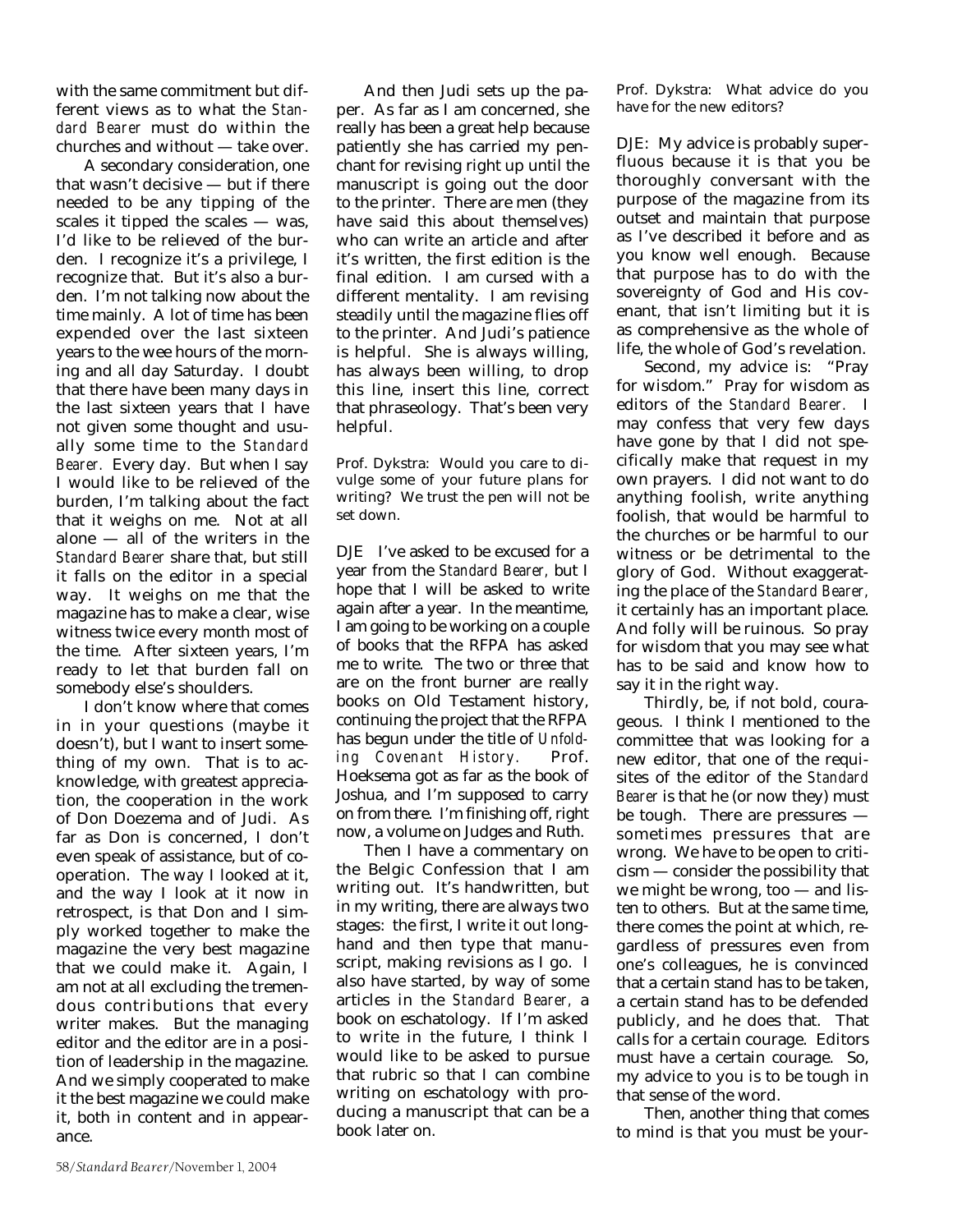selves. It's crippling in this work, as it is in the ministry, if a man is constantly laboring with the notion that he has to be somebody else, be like somebody else, and do it like somebody else has done it. It's one thing to learn from our great predecessors. It's another thing to make the demand of ourselves, which God doesn't do, that we have to *be* those people. They were who they were in their time. And

I'm talking now about our predecessors in the Protestant Reformed Churches, but also in the Reformed tradition. Many of those men were giants. If I had to be a minister or a professor of theology or an editor of the *Standard Bearer* demanding of myself to measure up to their stature, why, that would destroy me. God doesn't demand that. They were giants, but even we dwarfs, standing on their shoulders, can sometimes see a little far-

ther than they could see. So, be yourselves with your own style, your own insights, and then there will be life in the magazine and further development.

Prof. Gritters: On behalf of the new editors and the staff, the whole denomination as well as all our faithful readers, we thank you for sixteen years of good work. Just those few words don't express what we feel but we are very grateful to God for you.

## *Feature Article Prof. Barry Gritters*

# *"A Christian's Self-Assessment"(2)*

"Let your joy in God be stronger than your sadness in sin."

(Luther, on Philippians 4) "The highest and best part of a happy life consists in this, that God forgives a man's guilt, and receives him graciously into his favour." "The Holy Spirit has exhorted the faithful to continue clapping their hands for joy, until the advent of the promised Redeemer."

(Calvin, on the Psalms )

ome unfaithful sons of the Reformation (preachers) have removed the ancient ome unfaithful sons of the<br>Reformation (preachers)<br>have removed the ancient<br>landmarks, so that their flocks wander about, doubtful of what is their spiritual heritage. As we saw in the last article (October 15, 2004), our heritage is the ancient confession of our natural spiritual depravity. Without Christ we can do nothing (John 15:5). Based on Scripture, the Reformed confessions put this testimony in the mouths of the church's children, on account of which depravity we all "often sigh." Though we are not

naturally (!) inclined to this confession, we make it anyway in obedience to the Scripture's description of us. But many have lost this heritage.

Confessing our depravity, we reap the copious harvest of a proper humility in our lives together, a sense of our need to mortify our flesh, a healthy wariness of ourselves, and a humble trust alone in Christ for our salvation. Robbed of this proper assessment of myself, I will not live in humility, do not confess daily the source of my sinful deeds deep in my nature, neglect the painful work of mortifying the flesh "more and more," and lose sight of the path to the cross.

When a Reformed Christian witnesses a denial of our present depravity, especially in the name of "helping the poor man have a little self-worth," he weeps, because the results are quite the opposite. Rather than building him up in Christ, this new thinking builds him up *apart* from Christ. But when a man is driven to the bottom to see himself as he is, God's mercy lifts his head up, to consider Jesus Christ and to find his "worth" in Christ. Strange con-

tradiction. But not to one who knows Scripture: The last shall be first. To live you must die. To seek one's life is to lose it, but to lose one's life is to find it.

Then the Christian can live (and die) happily (Heidelberg Catechism, Lord's Day 2)! I am a happy Christian only when I live so. I am happy in my relationship to God. I am happy in my relationship with others. I am happy as I live with myself. I am happy under the blessing and favor of God, who makes the humble happy (see the Beatitudes). Contrary to the thinking of some, the confession of depravity—assessing myself properly—does not produce the fruit of a depressed, gloomy man. It creates a happy man, whose happiness is deep, solid, and lasting. A Reformed believer is a happy believer. Sorrowful (indeed, often), yet always rejoicing (II Cor. 6:10).

### ✦✦✦ ✦✦✦ ✦✦✦

To our great dismay, we have found how shallow is the happiness that comes in other ways, especially the ways that take an end run around penitence.

To make that clear, I want to show more than what are the bit-

*Prof. Gritters is professor of Practical Theology in the Protestant Reformed Seminary.*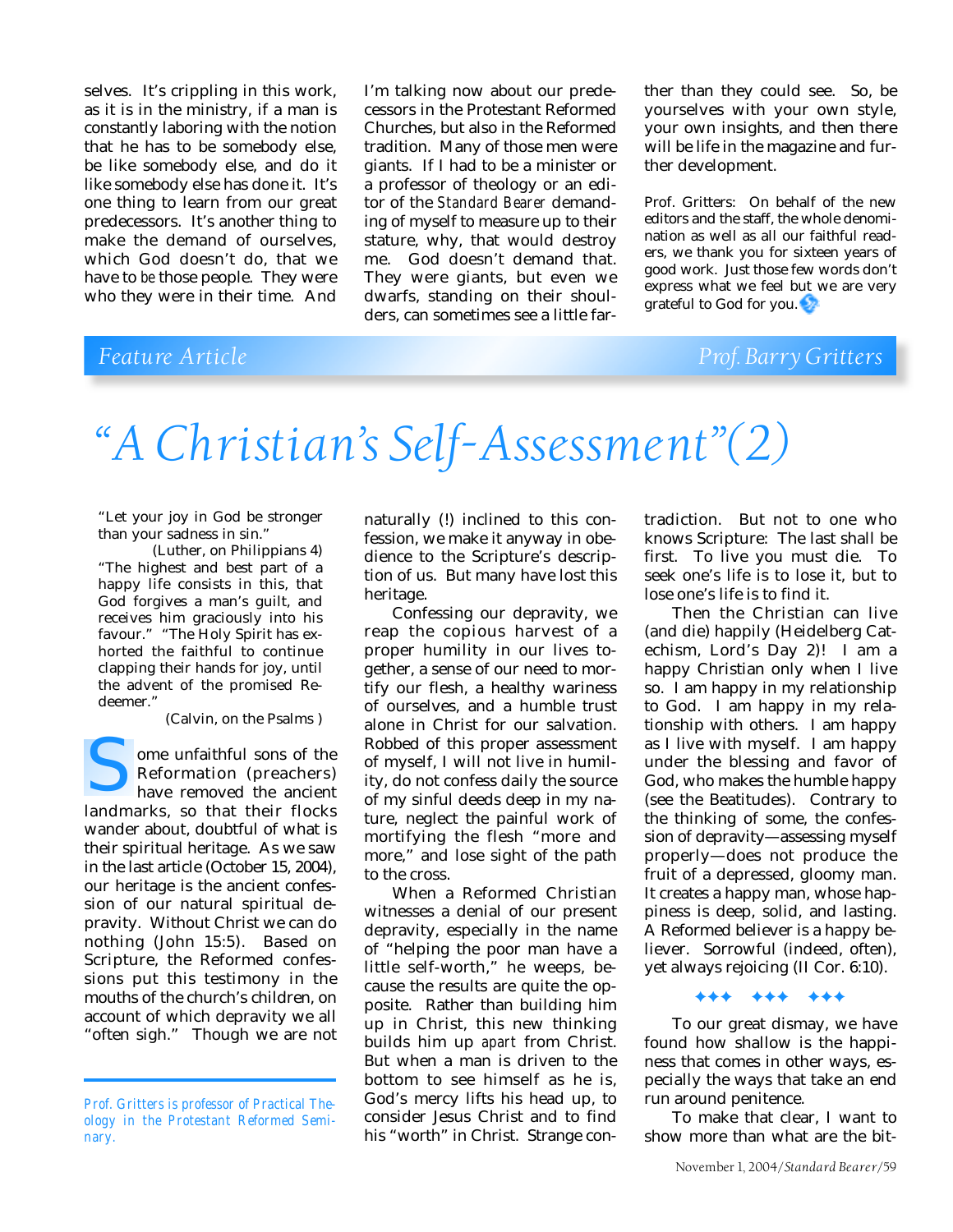ter fruits of refusing to confess the depravity of my nature. True, the believer must have vital interest in the danger of neglecting to come clean with regard to what his flesh really is. But I am interested in the danger a Reformed believer faces at this point when he maintains his Reformed theology intellectually, but denies it practically.

For the danger is very real that, unable to put a chink in the theological armor of the Reformed believer, the Adversary finds the opening where the theology must be *lived*. To confess the truth is one thing; to live it from the heart is quite another ("they confess me with the mouth, but their heart is far from me"; cf. Is. 29:13; Matt. 15:8). The great Adversary loves folk whose lives contradict their confession, who are "holy blasphemers" rather than "pious sinners" (to use the language of the colorful Reformer). Or who have not assimilated the lessons of James: "*Show* me your faith."

Reformed Christians, heavily fortified against the theological denial of depravity, must pray for thick bulwarks *all* around the city. The way of salvation to which we have been chosen is belief of the truth; it is also a holy life (II Thess. 2:13).

### ✦✦✦ ✦✦✦ ✦✦✦

Let me ask myself, in my relation to God, whether my daily happiness truly comes in the right way. The "right way" starts with a deep sorrow "towards God" and faith in Christ. Our gracious God then thoroughly cleanses our soul with the blood of His Son, delivering us from the excruciating misery and awful shame of sin. This is the joy and peace that surpass understanding. In this way, and no other way, we find what Luther calls the "joy in God" that is "stronger than our sadness in sin." When he explained his 95 theses, Luther worked out the theology of Romans 5:1:

The confidence of Christians and the joyousness of our conscience

(are) that through faith our sins become, not ours, but Christ's, upon whom God laid the sins of us all and who bore our sins…. All the righteousness of Christ, in turn, becomes ours. For He places His hand upon us, and it is well with us; He, the Savior, blessed forever, spreads His garment and covers us.

When I "own transgression," then God forgives me (Ps. 32). Then the floodgates of God's blessings open, and I am swept away in the consciousness of His love. Then I know myself to be chosen by God, precious to Him, purchased by the blood of Jesus Christ. Then I experience the real beauty of being renewed by His regenerating Spirit, an heir of all things, and even holy with the goodness of His Spirit. But only when I confess transgression.

Is this the experience of the Reformed Christian? Do I stand in public, quietly thanking God that I am not like "those others." Or am I on my knees, begging mercy? Do I trust in Jesus Christ for God's approval of me, or in my own faith or holy life? Do I yearn for God's "approval from on high" (Ps. 17), or do I love someone else's judgment of me more? Those are the tests of an orthodoxy that is alive.

When we go off track here, the wheels come off quickly.

How does it go between me and my neighbor? Is the blessedness of our relationship that I, *in lowliness of mind*, esteem him better than myself (Phil. 2:3), because I truly understand myself? Is this the life of the communion of the saints for me: that in deep thankfulness to God for loving such a wretch as I am, I use my gifts for the advantage and salvation of others?

What a delightful life together (to say nothing of how God-honoring it is!) when this is the first battle we wage: to live so! What joy, when God

gives us such a good beginning, that others see us not thinking of ourselves more highly than we ought to think (Rom. 12:3). What safety when such perfect love casts out fear of others (I John 4). What a delightful life among the brethren when the knowledge of God's love for us proves itself in a charity that is not puffed up, seeks not her own, is not easily provoked, believes all things, bears all things, hopes all things, endures all things (I Cor. 13:4-7).

And what relief for the poor, tired believer, who has spent his life trying to find significance in himself and in things, rather than in *Christ*. Then the rich man who has found his way to Christ (*remember: because he's first traveled to the bottom*) can truly imagine driving to church in a rust-heap, wearing an old pilled suit, or go home to a crooked, leaking bungalow, without the means to improve it…and be happy. He's learned to sing, "And, having thee, on earth is naught that I can yet desire." Or, retaining his riches, he can come to church and honor the poor member whom he formerly despised as "lazy." Then the educated man will lay aside his arrogance in his degreed erudition, and use his knowledge to bless the "least" of

*How blest is he whose trespass Hath freely been forgiven, Whose sin is wholly covered Before the sight of heaven. Blest he to whom Jehovah Imputeth not his sin, Who hath a guileless spirit, Whose heart is true within.*

*While I kept guilty silence My strength was spent with grief, Thy hand was heavy on me, My soul found no relief; But* when I owned my trespass, *My sin hid not from Thee, When I* confessed transgression, Then *Thou forgavest me.*

*Psalter #83*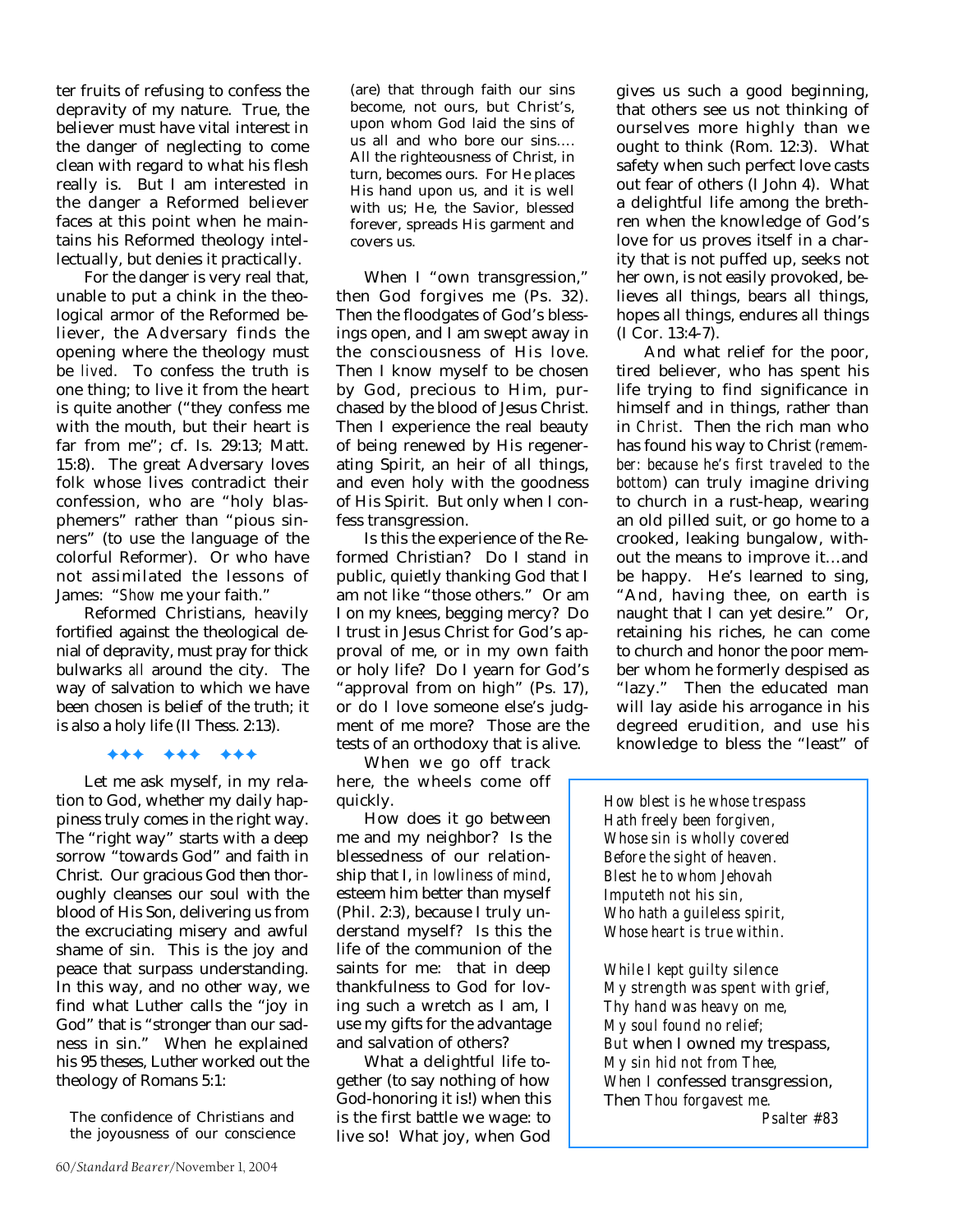Christ's brethren (Matt. 25:40). Then the capable athlete will not exalt himself over the klutz, the pretty girl will humbly love the Leahs among her peers, and the successful businessman will shed his corporate conceit for humble charity.

Why? Because they have all assessed themselves according to Scripture, found themselves "wanting," and fled *together* for shelter to the cross of the One "altogether lovely." Then our winters will be past, the rain over and gone, the flowers will appear on the earth; the time of the singing of birds will come, and the voice of the turtle will be heard in our land (see Song of Solomon 2:11-12).

What a faith is the Reformed faith! Lived!

# *When Thou Sittest in Thine House* **Abraham Kuyper** Abraham Kuyper

# *The Grass Withereth, the Flower Fadeth*

### **Autumn**

n some parts of England autumn is still called "fall." The common word used overseas n some parts of England autumn is still called "fall." The<br>
common word used overseas<br>
for the waning part of the year is the familiar word *"autumn,"* an expression derived from the French. But however widely this French word gained the field, the original word is by no means passed away, and in ordinary conversation one still uses the descriptive, significant word of "fall," precisely the same word that is used for the fall of Adam and Eve in paradise.

Autumn is the fall, the slow insinking of the season, the time of year of the failing series. Spring climbs and goes upward, in summer to reach its highest point; autumn, on the other hand, goes down to seek its lowest point in winter.

If winter is the delineation in nature which God gives of death and of the grave, autumn shows us on the part of God the languor of disease, which pulls down and consummates itself in dying.

This delineation of God in autumn images the decline of vital forces in the visible. "As for man, his days are as grass: as a flower of the field, so he flourishes. For the wind passes over it, and it is gone; and the place thereof shall know it no more" (Ps. 103:15).

It images the decline of the spiritual life in the soul. "He shall be like a tree, whose leaf shall not wither. The ungodly are not so, but are like the chaff which the wind driveth away" (Ps. 1:3).

It images the decline of wellbeing and prosperity: "Ye shall be as an oak whose leaf fadeth" (Is. 1:30).

Yea, it even images the decline that awaits all the glory of the world: "The heavens shall be rolled together as a scroll: and all their hosts shall fall down, as the leaf falleth off from the vine" (Is. 34:4).

And finally it is the image of the judgment that cometh: "I will surely consume them, saith the Lord, there are no grapes on the vine, yea, the leaf is faded" (Jer. 8:13).

Though thus, with the exception of Jude, verse 12, the Scripture does not mention autumn by name, because in Israel the seasons were differently divided, yet Scripture knows well the nature-image which we call autumn, and de-

scribes it by like terms, as *the fall, falling, the falling off of the leaf.*

✦✦✦ ✦✦✦ ✦✦✦

According to one's age, impression differs, which spring and autumn make upon us.

When we are young, for the language, for the speech of spring, we are all ear. We drink in with full draughts the fragrance of spring. We perceive how really, in spring alone, nature outside of us tunes in perfect accord with the speech of our own heart. Autumn, on the other hand, fills everyone who is not young with sadness. The appearance of autumn is not the expression of his life. He lives through the fall as a necessity from which there is no escape, but not as a pleasure. Because spring still sings in his own heart, autumn cannot accompany him in the song of his soul.

But when you are in the decline of your days, and your locks grow thin, even as the foliage of the oak, your impression is quite the opposite. Then spring still refreshes you, but more as a joy that has had its day, that comes upon you strangely, and you are in your element only when the leaves begin to turn yellow, presently to fall. Then autumn is to you the significant season of year, which agrees

*Reprinted from* When Thou Sittest In Thine House, *by Abraham Kuyper, Wm. B. Eerdmans Publishing Co., Grand Rapids, Michigan. 1929. Used by permission of Eerdmans Publishing Co.*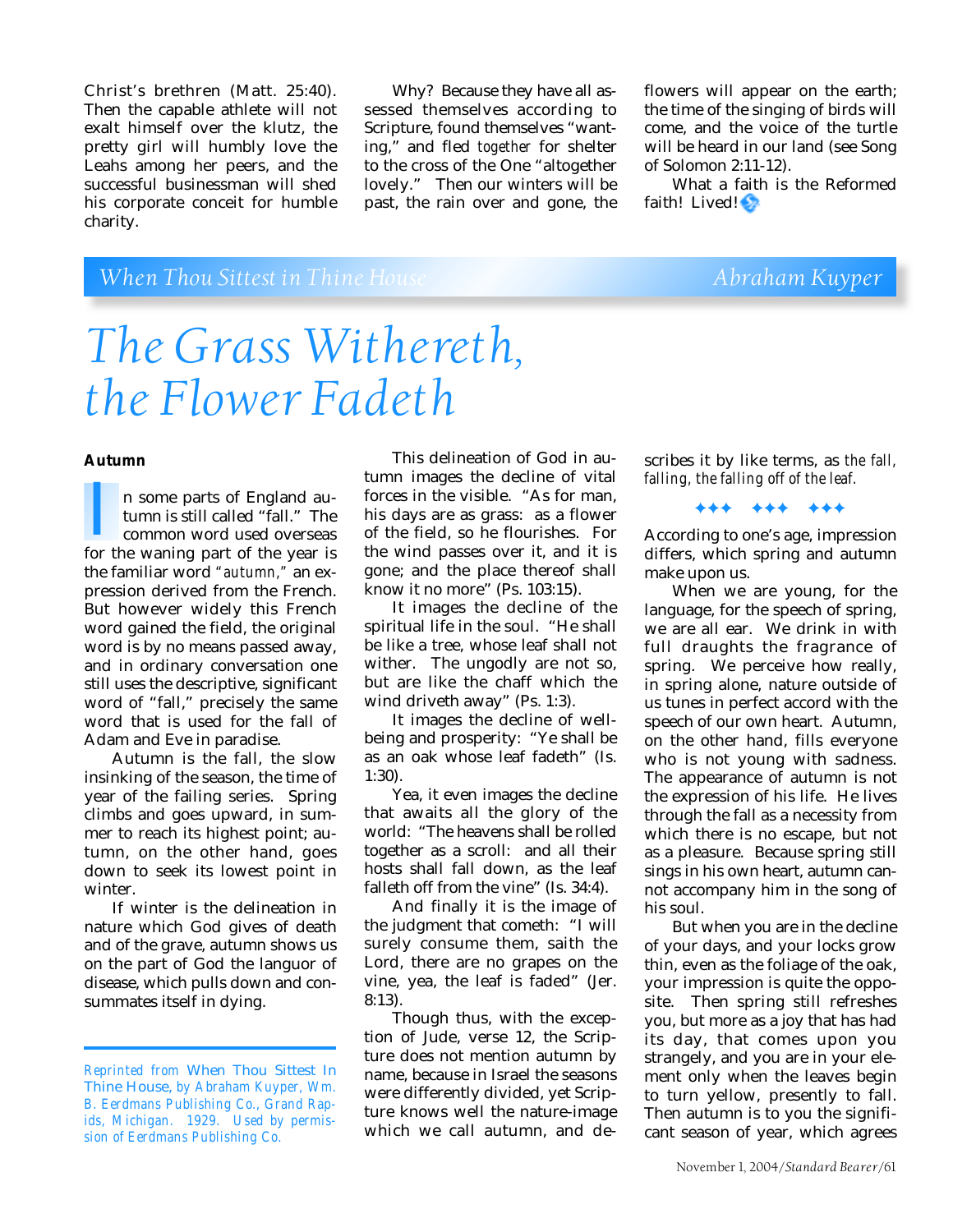with your own life and condition. And more than from spring and summer, from autumn there goes out to you a language to which, of itself, the echo resounds in your own state of mind and heart.

Yea, as in autumn you see the fall before your eyes, so actually it happens in your own life.

You were child, and have been young: the summer of your life is come; and now you are getting old. Not at once, but imperceptibly and slowly. The eye sees no more so sharply, your movements are less quick and easy. You seek a place to sit down, where before, when you had to sit down, you longed to stand. The mind unfolds less luxuriantly. For what used to give you pleasure, you have no more taste. The blood once so young flows more calmly through the veins. You feel how the yellowing of the leaf in nature is the image of your own withering.

This continues till the wind lifts itself, and the autumn storm in accident or sickness drives through your branches. And then with you, too, falls the leaf, and the foliage begins to be transparent. And time and again it tells you that, from the period of decline, you have passed over into that of demolition.

Till finally the last autumn days come, which will presently lead you into the sleep of winter, those cold, anxious days, of which the preacher sang: "When the keepers of the house (i.e., the hands) shall tremble, and the strong men (i.e., the legs) shall bow themselves, and the grinders (i.e., the teeth) shall cease, and those that look out of the windows (i.e., the eyes) shall be darkened. When the doors shall be shut to the street (i.e., the ears), and you shall be afraid of that which is high, and fears shall be in the way, and the almond tree (i.e., the gray head) shall blossom, and as a grasshopper you shall be a burden to yourself. For man goeth to his long home, and the mourners go about in the streets" (Eccl. 12).

Then, when with you it comes to this, the autumn of your life runs to its close, that on your deathbed winter might come upon you.

Well for him who, by faith hidden in his Savior, knows that for him, after that winter, the spring dawns of the eternal morn.

### ✦✦✦ ✦✦✦ ✦✦✦

Yet this end of the autumn is not all of it, and this season of year is also preceded by a period of transition, sometimes with a beauty of its own.

When the first autumn storms have spent their fury, there follow sometimes quiet, beautiful days, which affect you beneficently, and entice from you an utterance of admiration. Not least in our land this autumn loveliness comes out in its soft colors in a most charming manner, and not least from those autumn tints have our national painters borrowed their most fruitful impressions.

Spring and summer are at times highly colored even to weariness. The tints are few, the colors overwhelmingly many, often too brightly hued.

But in autumn it seems as though these high colors are dulled and changed into soft tints.

Thereby contrasts are less strong. Everything fuses more readily together. And of itself a wondrous harmony is born.

This is brought about in part by moisture in the air, which breaks the force of the light-beams, and in part it is the weaker lifeforce in nature itself, which makes it stand out less sharply defined.

And thereby God reconciles us to the loss of summer.

Extreme heat no longer oppresses us, and there is no cold as yet to drive us indoors.

Evenings are no longer very short, and yet not too long to be wearisome. Days begin to shorten, but not yet so short as to prevent going out.

So in every way autumn occupies a sort of middle ground, and maintains a certain poise, a certain harmony, which puts you into a restful state of mind and relaxes you after the tension of the summer.

And not only that by so doing God reconciles you to the decline of the year, but that by this autumnal beauty He also reconciles you to the decline of your own days.

By autumn He shows how, even in later years, you still have a calling of your own, by your character, your disposition, your expression of life, to develop something in you, that thus far has remained hidden, to wit: the beauty of calm, of what is restful, of what is softly tinted. No more distraction but poise. As far as possible among men, completed harmony.

He who in old age is still irascible, is still driven by his passions, or shuns the middle way to walk in sidepaths on the outer edge, makes an unpleasant impression.

A soul, a human heart, a character, that in old age still exhibits a fiery temper, striking colors, wild tossings, and has not come to poise, provokes first your disgust, after that your anger, and finally your laughter.

Autumn rebukes such an one, and passes judgment upon his wasted opportunities of self-discipline.

Like autumn with its softened tints, so in your old age should be the tenor of your inner life.

If such be not the case with you, as man with a human heart you stand ashamed and confused before the face of nature.

✦✦✦ ✦✦✦ ✦✦✦

Still a third mark of autumn is that of nobler, finer harvest.

Even the word *herfst* with us is derived from that third mark; for it is the same word as the English *harvest.*

Harvest is the gathering in of all ripe fruit; and in this general sense there is a harvest in every season of the year, winter alone excepted.

In spring, harvest of the first vegetables, early fruit, in part even grass, that shall turn into hay.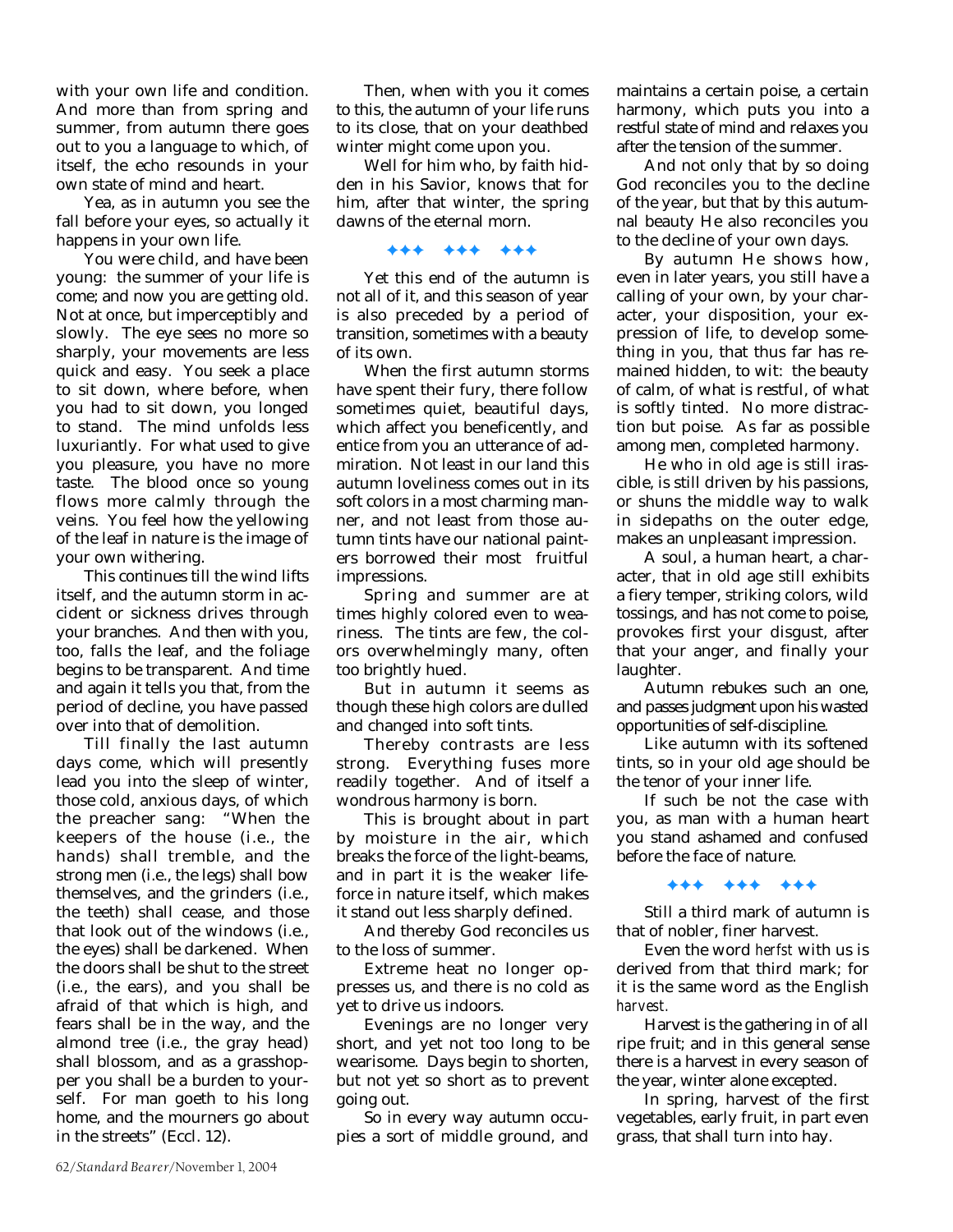In summer, you continue the harvest of the grass, of green vegetables, to end it with the ingathering of the grains.

Thus harvest by itself is no distinguishing mark of autumn. On the contrary, as such it is common to spring, summer, and fall.

But the nobler mark of autumn is that then harvest is not gathered from the land, but from what grows on vines and branches; grapes and all sorts of fruit from trees.

As high as the tree top lifts itself above the ground in which it roots, so high in quality stands tree fruit about the fruit of the earth. In paradise, fruit of the tree was man's food.

This mark of autumn, too,

brings you in your older days an admonition of deep seriousness.

There must be fruit on you also in the decline of your days. Not purposeless must be the life of your old age, but a giving out of nobler and finer fruit of soul, of head and heart, than that wherewith thus far you had refreshed the members of your family, your environment, and your compatriots.

The time of spring greens is now past. Time also is gone when grain in full measures is carried away from your field.

Now your family, your associates and friends expect yet nobler, finer fruit.

The fruit of calm wisdom, the

fruit of quiet harmony, the fruit of purer love, the fruit of ripened faith, the fruit of unshakable hope.

There are old men and women of years who are still intent upon money, and with money are busy in their hidden thoughts; who, grumbling and peevish, are burdensome to all; and instead of being much to others, demand from others everything for themselves.

Oh, withered souls, when on your autumn dish you see the noble fruit of vine and peach tree as it were smile on you, by that bunch of grapes and by that noble peach, become at length wise.

Wise for yourselves, wise for your fellowmen, wise for your God!

# *Ministering to the Saints Rev. Doug Kuiper*

# *The Fundamental Work of the Deacons (5) Visiting and Comforting the Distressed*

he fundamental work of the deacons is spiritual in nature. The fundamental work of<br>the deacons is spiritual in<br>nature.<br>One might not immediately

come to this conclusion when he sees the deacons passing the collection plates, counting the money, and arranging for the payment of the church's bills.

Nevertheless, the fundamental work of the deacons is the work of caring for the poor of the church. This care of the poor involves giving material gifts for the relief of their poverty. But this care is not

simply external and material; it is fundamentally a spiritual care.

The spiritual nature of the work of the diaconate is most clearly manifest when the deacons attend to the work of visiting and comforting the distressed.

✦✦✦ ✦✦✦ ✦✦✦

Deacons in Reformed churches are required to visit and comfort the distressed. Article 25 of the Church Order requires the deacons "to visit and comfort the distressed." Article 30 of the Belgic Confession gives as the reason why Christ instituted the office of deacon in the church, "that the poor and distressed may be relieved and comforted, according to their necessities." And the Form of Ordination of Elders and Deacons asserts, on the basis of Romans 12

and 2 Corinthians 9, that the office of the deacons requires them "to assist the poor with compassion and hearty affection…. For which end it is very beneficial that they do not only administer relief to the poor and indigent with external gifts, but also with comfortable words from Scripture."

It is hard to imagine that any deacon in a Reformed church would be unaware of this spiritual aspect of his work. The confessions and liturgical formula are clear. Every deacon heard the Form of Ordination read at his installation. Even prior to his installation he must have read that form, for anyone who takes the office of deacon seriously would surely have studied what will be required of him after he takes his vows.

Scripture, although not stating

*Rev. Kuiper is pastor of the Protestant Reformed Church in Randolph, Wisconsin.*

*<sup>(</sup>Preceding article in this series: July 2004, p. 421.)*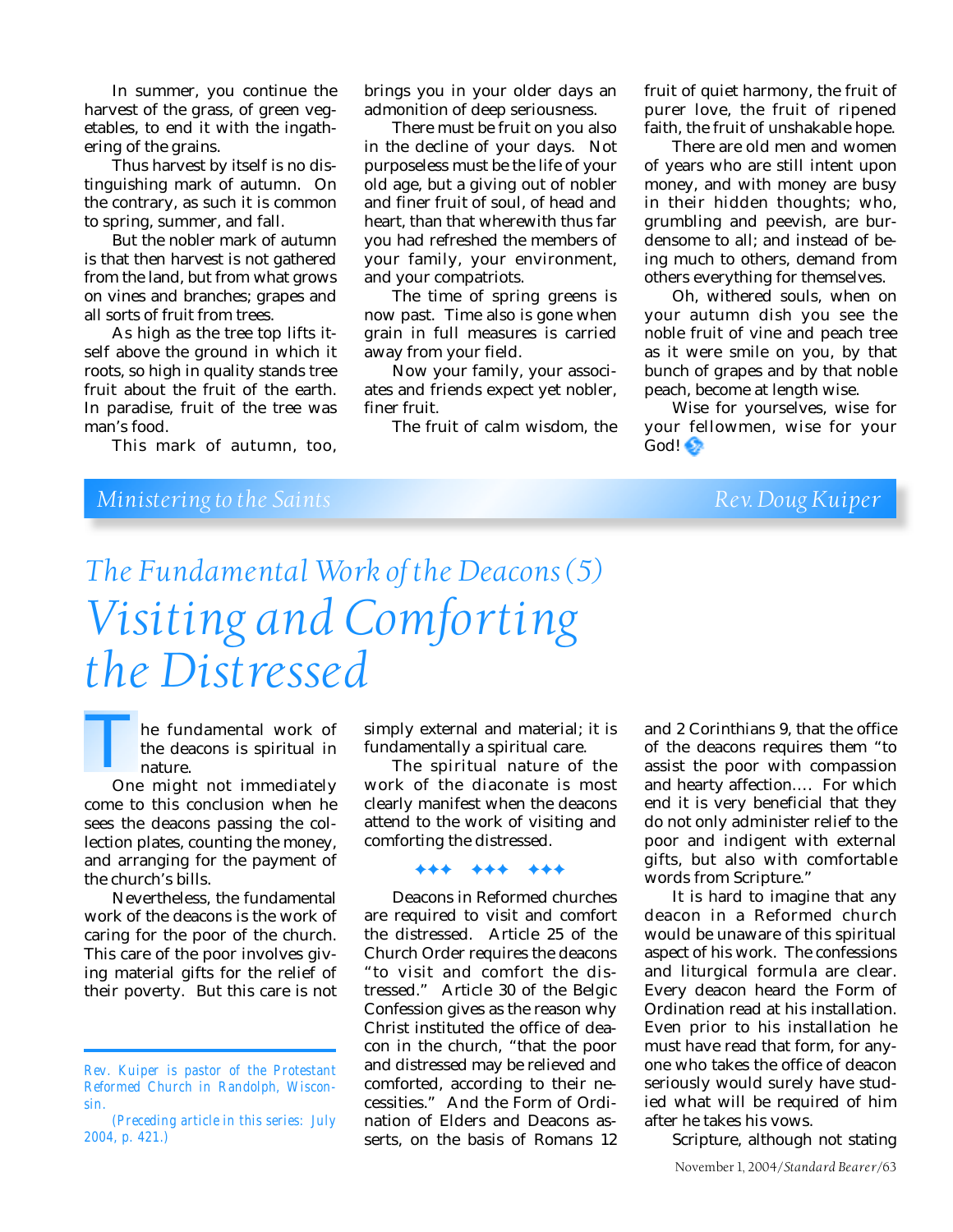in so many words that deacons must visit and comfort the distressed, does indicate that the work of the deacon is a spiritual work. Romans 12:8 refers to the deacon as "he that sheweth mercy." This showing of mercy refers to aid given to the afflicted. But Scripture elsewhere indicates that mercy is especially the *spiritual* relief of a *spiritual* affliction. Remember that some cried to Jesus to show mercy, either to them or to one of their loved ones. We think, for example, of two blind men (Matt. 9:27 and Matt. 20:30), of the Canaanite woman (Matt. 15:22), and of the father of a lunatic (Matt. 17:15). This cry for mercy was a cry for physical healing, and Jesus granted that healing in each instance. Yet, at the same time, He assured these people that their faith was genuine, and their sins were forgiven. By this, Jesus taught them that His mercy was shown even more by granting them salvation than by granting them bodily healing. This, then, is the mercy that the deacons must show, according to Romans 12:8.

Another passage of Scripture makes clear that the visiting of the distressed is the duty of all Christians. We read in James 1:27: "Pure religion and undefiled before God and the Father is this, To visit the fatherless and widows in their affliction…." This duty that God calls all Christians to perform, the deacons must perform officially on behalf of the church.

### ✦✦✦ ✦✦✦ ✦✦✦

The visiting and comforting of the distressed by showing spiritual mercy manifests the particular love of Christ for His people in distress.

By such visits, Christ manifests His love for His people in distress, in a way that He does not and will not through any other means. The civil government and other organizations are also ready to dispense material aid to those in need. The poor can receive welfare; those affected by disasters can apply for grants and low-interest loans. Our

government will do everything in its power so that none of its citizens starve! But the assistance of the civil government is outward only. The government does not care about the *souls* of its people. In this respect, "the tender mercies of the wicked are cruel" (Prov. 12:10). And while other organizations might use means to convey the message of the gospel to those whom they assist, their aid still is not a manifestation of the mercies of Christ.

Some might question this statement, that the aid of such organizations does not manifest the mercies of Christ. They might point to the apparent love and faith of the founders and employees of these organizations. And they might remind us that God is able to accomplish His purpose through whatever means He chooses.

We do not argue these points. But they are beside the point, for we are speaking of the official means through which Christ manifests His mercies. The official means is that of the deacons in the instituted church. The first reason why other organizations that bestow aid cannot be rightly said to manifest Christ's mercies is that they were not appointed by Christ to be the official agents to dispense His mercies. The deacons were so appointed, as Scripture shows in Acts 6. Second, the "gospel" of these organizations is usually unoffensive, pleasing to all, and therefore no gospel at all. Its message lacks the power unto salvation that the true gospel has. In contrast to such, the deacons come to the distressed in the name of Christ, and with the Word of Christ.

Furthermore, the deacons come to visit the distressed *personally*. Sometimes — I will not say always — other organizations present the gospel in a very impersonal way to those whom they help. They mail a check, or directly deposit money in their bank accounts. They give a tract or pamphlet, leaving it up to the recipient whether to read it or not. This is not wrong in itself —

pamphlets and tracts have their place as a method of doing evangelism work. But, in contrast to these methods, Jesus Christ always presents the gospel to His people personally. Through His Word and Spirit, Christ *personally* calls all who hear the gospel to faith and repentance; Christ *personally* works that faith and repentance in the hearts of His people; Christ *personally* brings into fellowship with Him those who believe and repent; and Christ *personally* judges those who do not believe and repent. Even while on earth Christ, showing true mercy for His people, laid His hands on the sick, visited sinners in their houses, and spoke to them the gospel of salvation.

So the church is called to bring the gospel personally to those who need to hear it. Whether by the pastor in the preaching or counseling, or by the elders in the family visits or work of discipline, or by the deacons in visiting the distressed, the gospel must be brought personally, face to face, in order to manifest the personal love of Christ for His distressed brothers and sisters. Say VanDellen and Monsma in this connection: "Our Diaconates … must relieve want and distress, but not in a merely functional way, as the county or state would do, but with a heart of sympathy and love. And they must give not merely with a humanitarian sympathy and love, but with the sympathy and love of Christ Himself. This requires interest and a personal, warm touch which only a personal visit can convey."1

### ✦✦✦ ✦✦✦ ✦✦✦

Emphatically, the performing of the spiritual nature of the deacons' work requires a personal visit. A telephone call, or brief conversation when the deacon and distressed person happen to run into each other, is not sufficient. Preferably this visit must be in the home of the individual or family. If it cannot be in that home, it should be in some other private location.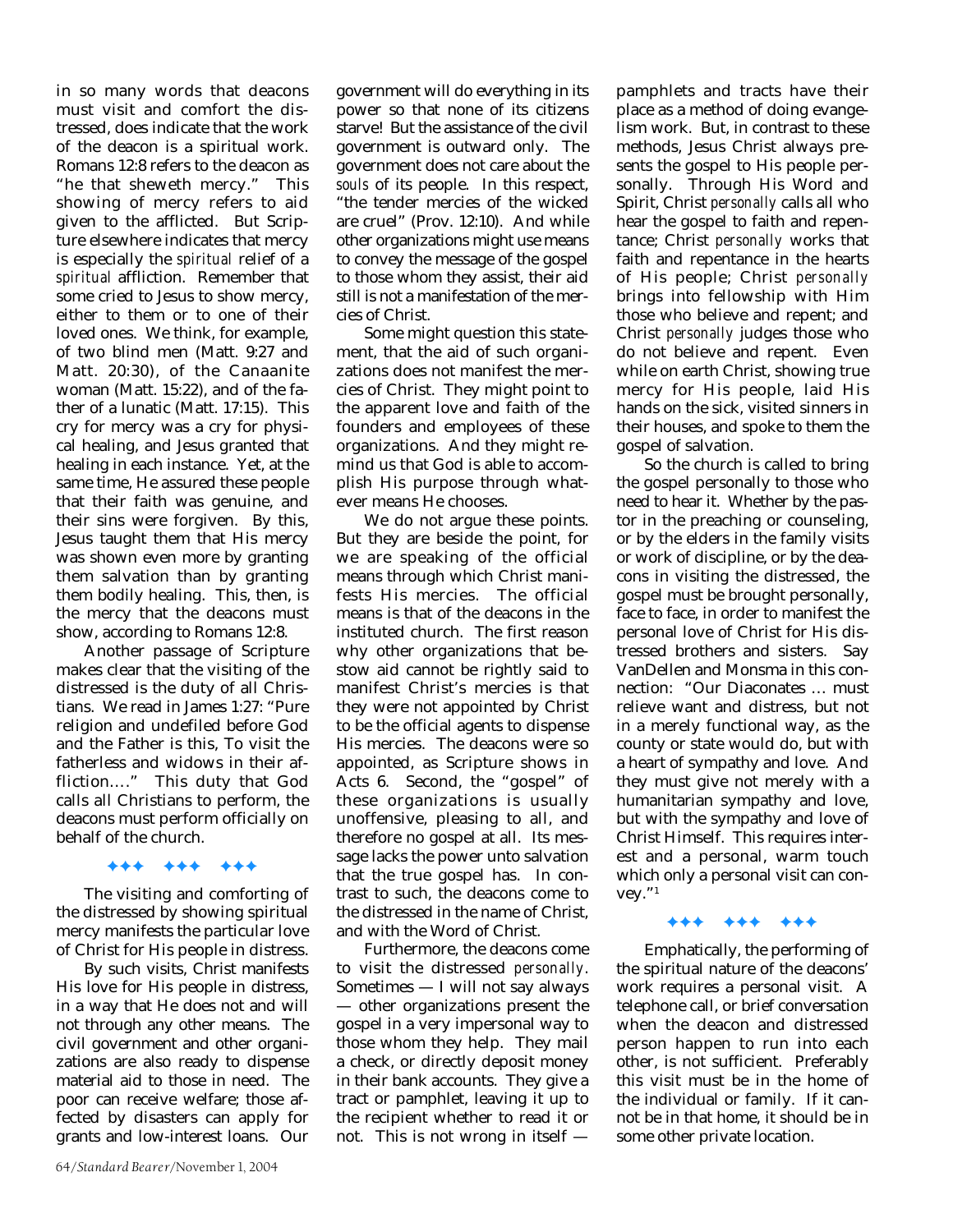This visit must be a visit, in the deepest significance of the term.

It is not merely a social visit. Perhaps at some point during this visit, the subject of conversation may include things mundane and earthly, but the purpose of the visit is spiritual, and this purpose must be reflected in the conversation of the evening.

The word "visit" in Scripture means to attend to, look after, or care for. This meaning is common both to the Hebrew Old Testament word translated "visit" and to the Greek New Testament word. God visits the wicked by noting their sin and punishing them for it (Ps. 59:5; Luke 19:44); but He also visits His people in love, by seeing them in their misery and delivering them from it. The psalmist prayed in Psalm 106:4: "O visit me with thy salvation." And Zacharias glorified God with these words: "Blessed be the Lord God of Israel; for he hath visited and redeemed his people" (Luke 1:68). Notice visited *and redeemed*; in other words, God's visit to His people was not a mere social visit, but a visit to inspect the church's welfare and to care for her needs.

This kind of visit the deacons are required to pay to the distressed. The deacons must come to the distressed to inquire into their needs, and show compassion by being ready to care for those needs.

Particularly, the deacons must bear in mind that the greatest need of the distressed is to hear an appropriate Scripture passage applied to their situation. The deacons, in bringing material gifts, understand "that man doth not live by bread only, but by every word that proceedeth out of the mouth of the LORD doth man live" (Deut. 8:3).

In addition to the supplying of their earthly needs, the poor and afflicted may need to hear a Scripture passage that teaches them contentment with their lot in life; or that encourages them in their hope for heaven; or that reminds them that God's grace is not manifest in

things, or in the abundance of things, but that His grace is shown spiritually by giving them all blessings in Christ. P. Y. DeJong writes, in his book *The Ministry of Mercy for Today*, "The only solution to the deep-seated and radical evil which has occasioned the problems of poverty and distress lies in the gospel of Christ. It provides the antidote to the spirit of dissatisfaction, ingratitude, and rebellion to which the poor may easily fall prey. Poverty creates a myriad of problems which can be successfully faced and overcome only in the light of the gospel."2 In another place, De Jong devotes several pages to setting forth the principles that the deacon must bear in mind as he makes these visits, as well as listing many Scripture passages that deacons might profitably use at such visits.3

Furthermore, at such a visit, prayer is of primary importance. The needs of the family must be brought to God in prayer. The family must be committed to God, whose love for His people and whose sovereign control of all history will surely be manifest in caring for this family. In this prayer the deacon should pray for grace to use the church's gifts rightly; he may petition God to forgive the sins and trespasses of the family, relating to their stewardship; and he must pray in the confidence that God, for Christ's sake, will certainly hear and answer the prayer.

### ✦✦✦ ✦✦✦ ✦✦✦

This aspect of the work will not always be easy. Some in the church might not care for these visits; they might prefer the deacons to give them their money, and leave them alone. Others will resist the gospel and its commands that the deacons bring. Such people will make this aspect of the work difficult.

On account of this, it is possible that a deacon will find this aspect of the work very frustrating. But if he does, he should first examine

himself, and his own relationship to God. He should examine whether his love for the people of God is genuine, and his compassion for them in their distress is heartfelt. He should examine whether he loves God above all, and manifests that love in all his life. He should examine whether he is the kind of man he is supposed to be — that is, a spiritually minded, godly, blameless man (I Tim. 3:8- 13). He should examine whether he knows his Bible well enough. He should examine whether he is comfortable praying to his God. He should examine whether spiritual conversations make him feel uncomfortable. He should examine whether he is confident that God will equip him for every aspect of his work. And if he finds deficiency in any of these areas, he should pray earnestly to God for grace to grow, and then go forward and do his work as deacon well.

The deacon who goes on such visits in the confidence that he comes as the agent of Christ to show mercy to the distressed will certainly find this aspect of his work the most rewarding. It will enrich him personally. It will cause him to grow spiritually. And the time spent with the humble saints of God who know their need for Christ's mercy and readily receive the deacons as Christ's servants will be positively enjoyable.

Because of the importance of this aspect of the deacons' work, the church must see to it that her deacons are capable of performing it. When nominations are made for this office, the council must face the question whether the men nominated are truly able, in the judg-

<sup>1.</sup> Idzerd VanDellen and Martin Monsma, *The Church Order Commentary* (Grand Rapids, MI: Zondervan, 1941), page 117.

<sup>2.</sup> Peter Y. DeJong, *The Ministry of Mercy for Today* (Grand Rapids, MI: Baker, 1952), page 149.

<sup>3.</sup>*Ibid.,* pages 176-182.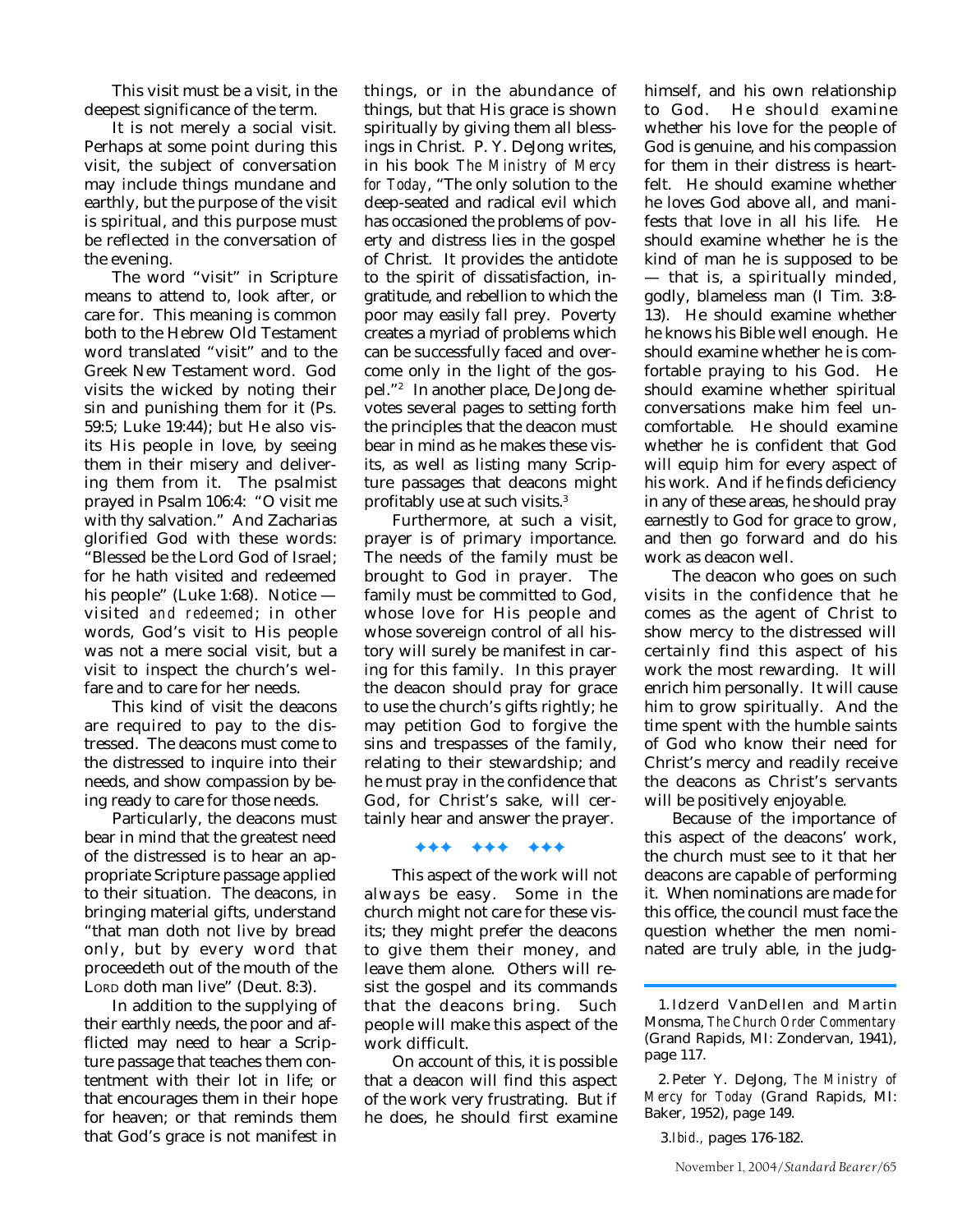ment of the council, to do this aspect of the work.

If the following statement by Prof. Heyns is true, the state of the church is sad indeed. Regarding the requirement that deacons comfort the afflicted with Scripture, he says: "Even Consistories are little impressed with its importance. When nominations are made for the appointment of Deacons, different qualities are taken into consideration, especially whether the person under consideration is acquainted with the administration of funds, but whether he is a man of a sympathetic disposition and has the gift of consolation is usually passed by as if it were of no account."4

Sad, indeed. And it might be true. I'm sure it is, in many churches.

But it need not be true! And in a faithful Reformed church, it should not be true! I pray that in our churches, it is not true. And if it has been true in the past that members of Protestant Reformed Churches desire their deacons to be merely financial administrators, I pray God will use these articles to show us that, above all, we need deacons who are godly, compassionate men, who will visit and comfort the distressed.

4. Prof. William Heyns, *Handbook for Elders and Deacons* (Grand Rapids, MI: Eerdmans, 1928), pages 333-334.

### ■ **The Lutheran Church**, **Missouri Synod**

n 1976 there was a large exodus<br>from the Lutheran Church-Mis-<br>souri Synod (LCMS). About 300 from the Lutheran Church-Missouri Synod (LCMS). About 300 congregations and 110,000 people left the LCMS. At the time, the claim was made that here was one instance where a denomination reformed by disciplining leaders who had adopted a liberal position contrary to the confessional stand of the LCMS. Those who left formed a new and more liberal denomination called the Evangelical Lutheran Church (ELC). Those interested can read more of the history on its Web Site (ELCA.org). As a general rule, when denominations depart from their earlier basis, the faithful are forced to leave. In this instance, the liberals (termed: "moderates") left to form another denomination. Those of the ELC eventually joined with several other Lutheran denominations.

But sadly, after some 28 years it has become increasingly clear that the liberal element (again called the "moderates") have taken over from the "conservatives." *World* magazine, July 31, 2004, presents this report:

This month conservatives in the dissension-racked Lutheran Church-Missouri Synod barely missed ousting Gerald Kieschnick, 61, from the denomination's leadership. The vote at the triennial meeting of the 2.6-million-member denomination was 52.8 percent for President Kieschnick's reelection and 47.2 percent for four other candidates. (The three most conservative candidates split 46.5 percent of the vote.)

Kieschnick opponents have worked for a change ever since he approved the participation of Rev. David Benke, the church's Atlantic District president, in a civic interfaith rally. The rally was held at Yankee Stadium 12 days following the 9/11 terrorist attacks in New York and Washington. Rev. Benke offered a short prayer there. The critics said his involvement showed syncretism (worshipping the true God along with the gods of other religions) and unionism (formal fellowship with other denominations).

The LCMS officially opposes both. One leader, Wallace Schulz, lost his job as a speaker of *The Lutheran Hour* for trying, in his role as a synod vice president, to enforce the denomination's stated position on the matter. The dispute has been doctrinal and emotional: "The dislike, I've never seen it worse," LCMS pastor Greg Smith of St. Louis told reporters.

Overall, the LCMS is largely a conservative denomination, with both sides affirming commitment

## *All Around Us Rev. Gise VanBaren*

to the inerrancy of Scripture, justification by faith alone, and other biblical essentials. But some LCMS leaders want to make the denomination more like mainstream evangelicalism, and a few want to ordain women. The LCMS is known for practicing closed communion and liturgical worship; Kieschnick supporters often see both denominational teachings as obstacles to church growth.

The article points out other decisions taken by the LCMS. Guidelines were adopted to guide ministers who would participate in prayers with other Christian and non-Christians. They adopted a dispute-resolution process "that allows for only the denominational president and district presidents to file disciplinary charges."

The article concludes:

In other business, the delegates voted 1,163-22 to affirm marriage as "the lifelong union of one man and one woman." They also affirmed the biblical account of creation and said the church would not "tolerate" the teaching of evolution as the explanation for the origins of the universe (as seems to be the case in some LCMS classrooms).

The LCMS continues to struggle with finances….

…Some LCMS congregations already show their opposition to denominational trends by not giving to the synod. Their number is likely

*Rev. VanBaren is a minister emeritus in the Protestant Reformed Churches.*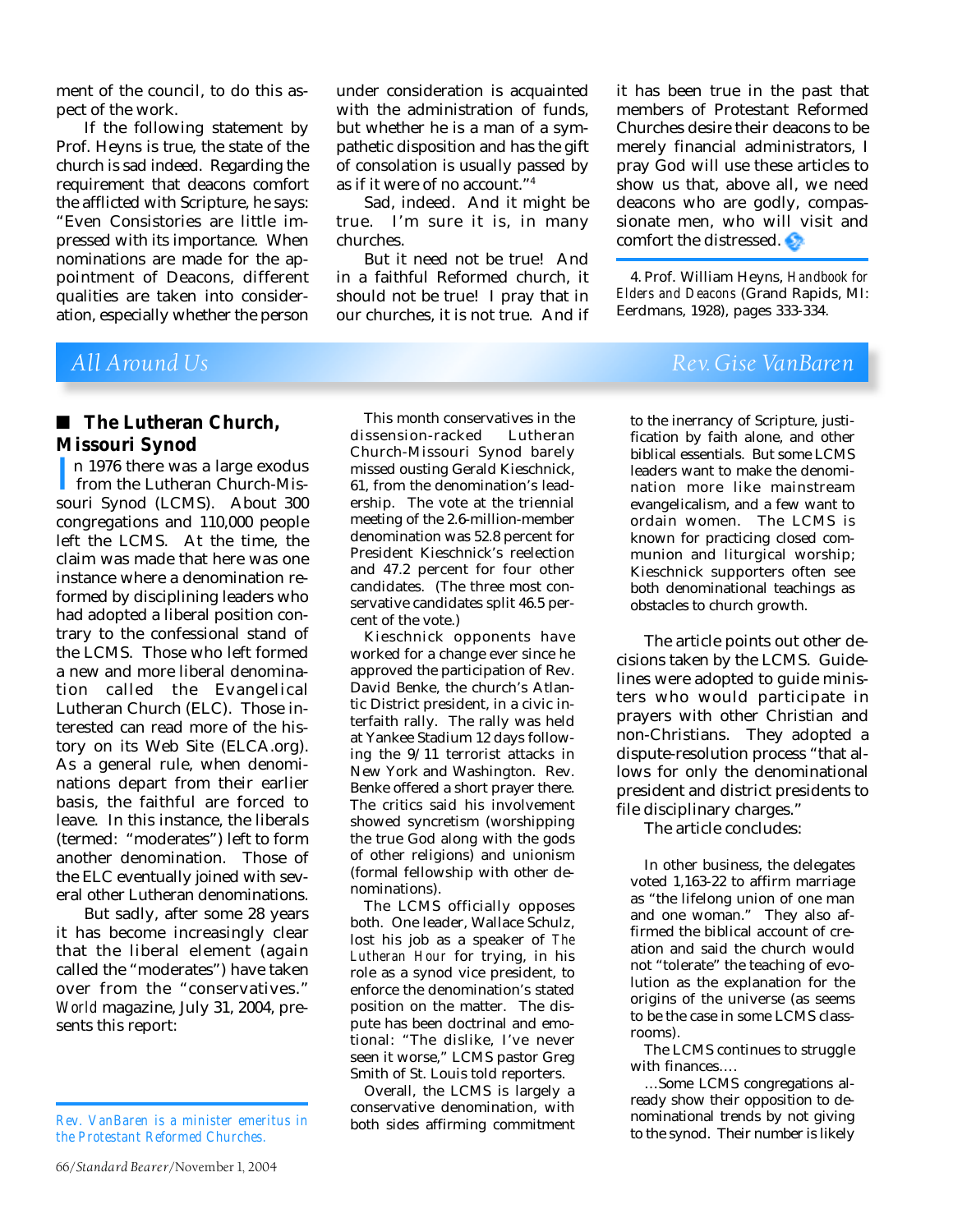to swell as others dismayed by the convention actions follow suit. A split remains a real possibility.

The trend within the various denominations is toward increased modernism and liberalism. As the end of time rapidly approaches, doubtlessly this will become increasingly evident. Only by God's grace will His people remain steadfast to the end.

### ■ **"Universal salvation?"**

Such is the headline in the religious section of the *Grand Rap-*<br>*ids Press.* September 26, 2004. The gious section of the *Grand Rapids Press*, September 26, 2004. The headline added: "Christian leaders sound off on interfaith concerns."

There is heard increasingly the claim that all religions somehow lead eventually to salvation and heavenly glory after death. Some have insisted that Christianity may be the best way to salvation—but not the only way. One was quoted in the GR *Press,* "We're all in different stages of a journey, and none of us knows the dividing line between the saved stages and the notsaved stages." These conclusions must follow from the teaching that man can save himself in part through his works.

The article states:

The heaven issue was among the topics raised during a panel discussion involving pastors from six denominations.

A group of six Christian pastors would tell their parishioners that devoted followers of other faiths will be saved by God, or at least have hope for heaven. But some of them also feel tension about how the Bible seems to limit salvation to disciples of Jesus.

Pastors from three branches of Christianity gathered Tuesday to grapple with interfaith issues in a discussion sponsored by Grand Rapids Area Center for Ecumenism.

"We see clearly (in Scripture) overwhelming evidence of God, through Jesus, initiating a plan for universal salvation," said the Rev. Tom Bolster, pastor of St James Roman Catholic Church. That

harvest includes Buddhists, Muslims and others who emit the "spark of the divine" by living in good conscience and looking out for their neighbors, he said.

"That's something we respect, regardless of one's baptismal character."

Catholic, Methodist and Christian Reformed pastors responded to hypothetical scenarios regarding salvation, interfaith prayer and the involvement of non-Christians in church activities.

About three dozen observers then met in small groups to talk through the issues.

Panelists across the board were willing to let a Hindu sing in the church choir but were less receptive to having that person lead a youth group.

They also agreed that interfaith prayer was permissible, especially in response to a national tragedy such as the Sept. 11 terrorist attacks….

…The Rev. Morris Greidanus, former pastor of First Christian Reformed Church, said the "tension is real" regarding biblical passages that describe heaven as a paradise for all God's children and a reward only for those who follow Jesus.

But Greidanus said (the) apostle Paul "bent over backwards to extend a hand of welcome" to non-Christians, noting, "All of us are on a search for God."

…The Rev. Tom DeYoung, pastor of the Basilica at St. Adalbert, echoed his Catholic colleague by suggesting God will save "anonymous Christians" who model their lives after Jesus without knowing it.

The Rev. Eleazar Merriweather, pastor of St. Luke African Methodist Episcopal Zion, said Christians should be wary of viewing God as their own exclusive deity the way ancient Israelites did.

"I don't think I can be exclusive of the rest of the world because they have not had the same (Christian) experience I've had," he said. "The bottom line of what we believe is essentially the same.

"Who knows how long the arms of grace will reach?"

One would conclude that it is disappointing, discouraging, but

not unexpected to hear these conclusions. First, such conclusions follow out of a denial of the infallible Scriptures. How else would one dare to say "Christians should be wary of viewing God as their own exclusive deity the way ancient Israelites did"? It was exactly the sin of Israel that they too often did *not* view God as their own exclusive deity when they followed after the gods of the heathen about them. For this God judged and punished them. How dare one make these claims when Jesus Himself said, "No man can come to the Father but by Me." Did He not also say, "I am the Way, the truth, and the life"? He testified also, "He that believeth on him is not condemned: but he that believeth not is condemned already, because he hath not believed in the name of the only begotten Son of God." Many other similar statements Jesus made.

Secondly, the conclusions follow inevitably from the denial of justification by faith alone. If one is justified by faith in Christ and works performed by himself (by grace, it is said), then what prevents one from concluding that others, even of different religions, can perform the works necessary to salvation also? Indeed, the Roman Catholics quoted above conclude that very thing. The question at the top of the article: "Universal salvation?" would have to be answered ultimately: "Yes, if salvation is in part or the whole dependent upon the works of man." Then, of course, one would have to define those "works" not as does Scripture, but according to the standard of man himself.

### ■ **Today's Morality**

**What is the basis of morality** in our day? In fact, what is the morality of this generation? These interesting questions are answered in part by John Leo (Universal Press Syndicate) in the *Grand Rapids Press*. He reflects on a book by Thomas Frank, "What's the Mat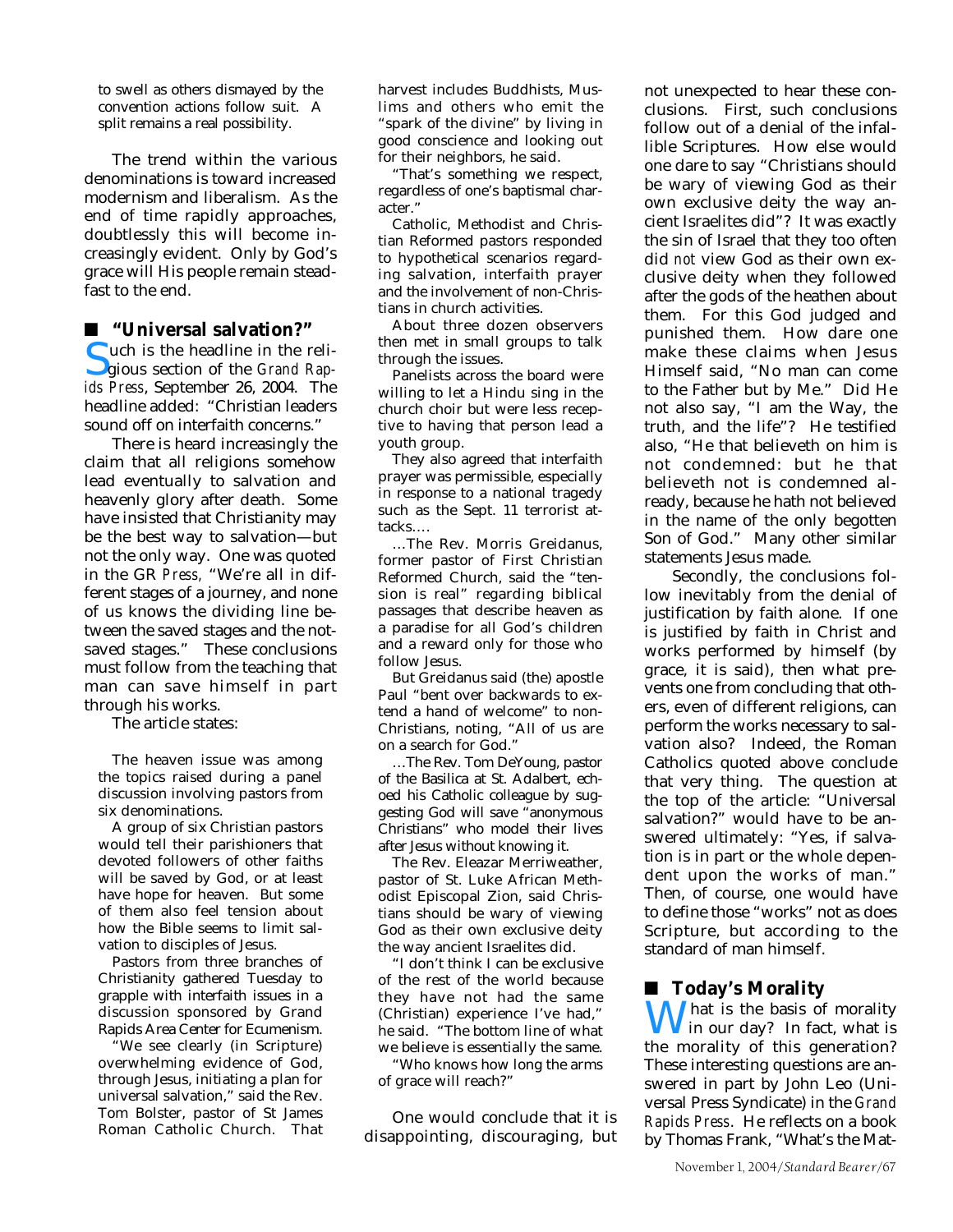ter With Kansas?" Frank's complaint was that "Kansas" voted largely on the basis of social issues, while Frank believed they should be voting on their economic plight. Leo writes:

But "the hicks" had a point: Alleged art that traduces religion was now supported and often funded by the same sensitive people who quickly took down or painted over works of art that offended the sensibilities of blacks, American Indians or women. A new value system was descending on the culture. And under that system, not only were prayers disappearing from the schools (a good idea, in my opinion), but student valedictory speeches that included a line of praise for God were being censored, and small schoolchildren, asked to draw a picture of anyone they admired, were being reprimanded if they drew Jesus.

The impact of this cultural shift was profound. John O'Sullivan, an exceptional commentator on the culture, wrote that one morality was being replaced by another, though most of us were only dimly aware of it as it occurred. None of this was voted on or directly approved by the people (an indicator of how other dramatic change would arrive). What appeared to be a countercultural upsurge mostly confined to sex spread out to cover family, work, public affairs, welfare policies, crime, and almost the whole range of human experience.

O'Sullivan describes the combat between new vs. traditional (get ready for two laundry lists here): "Traditional morality was religious, duty-based, rooted in individual responsibility, governed by objective rules, self-controlled, ascetic, guilt-forgiving, repentant, hierarchical, patriotic and stern. The new morality was secular, rightsbased, rooted in social causes, governed by subjective interpretation, self-asserting, hedonistic, guilt-denying, therapeutic, egalitarian, Universalist and indulgent."

The new morality has mostly

carried the day, taking over the bureaucracies, the schools, the universities, the big-time media, most legal judgment, Hollywood, and the leadership of the Democratic Party. Traditional morality still holds sway in most of the churches, small-town media, the working class, talk radio, police and firefighters, and much of the Republican Party.

Leo makes some very relevant conclusions concerning the state of morality in our land. It can only become worse. Sadly, many of the churches today also seem to favor this "new morality" and are willing to ignore the teaching of Scripture on important issues: on homosexuality, women in church office, abortion, gambling, etc. We ought to be very aware of these developments. The threat not only to us, but also especially to our children, ought to be clear. It is another sign of the soon return of our Lord from heaven.

## **In His Fear Rev. Garrett Eriks**

# *Making Decisions According to God's Will (1)*

uring the course of our lives each one of us must make many important, all uring the course of our lives each one of us must<br>make many important,<br>agonizing decisions. We have important decisions to make every day. Parents must decide how to rear their covenant children. They decide where to send their children to school. Parents form rules for their home, decide how to enforce those rules, and determine the consequences for disobedience. A husband and wife make daily decisions

*Rev. Eriks is pastor of the Protestant Reformed Church of Loveland, Colorado.*

The man on the job makes daily decisions about how he will do his work. When he has a bad day at work, or the mother has a stressful day at home, they decide how they will respond. We make decisions about when to eat and what to eat. When planning a vacation, we make decisions about where we will go and what we will do. If we are away from home over a Sunday, a decision must be made about what to do on the Sabbath. There are decisions to make concerning what we do in our recreation and leisure time. When sickness comes, we must de-

about how they will treat each other.

cide what treatment to receive. These are just a few examples of the many decisions we must make in our daily lives.

Young people and young adults especially have important, agonizing decisions to make. They must decide, by making confession of faith, of what church they will be confessing members. Weighty decisions about a vocation and marriage are often constantly on the minds of young people.

In Scripture it is evident that God's people have many decisions to make. Consider David. When he was fleeing from Saul, David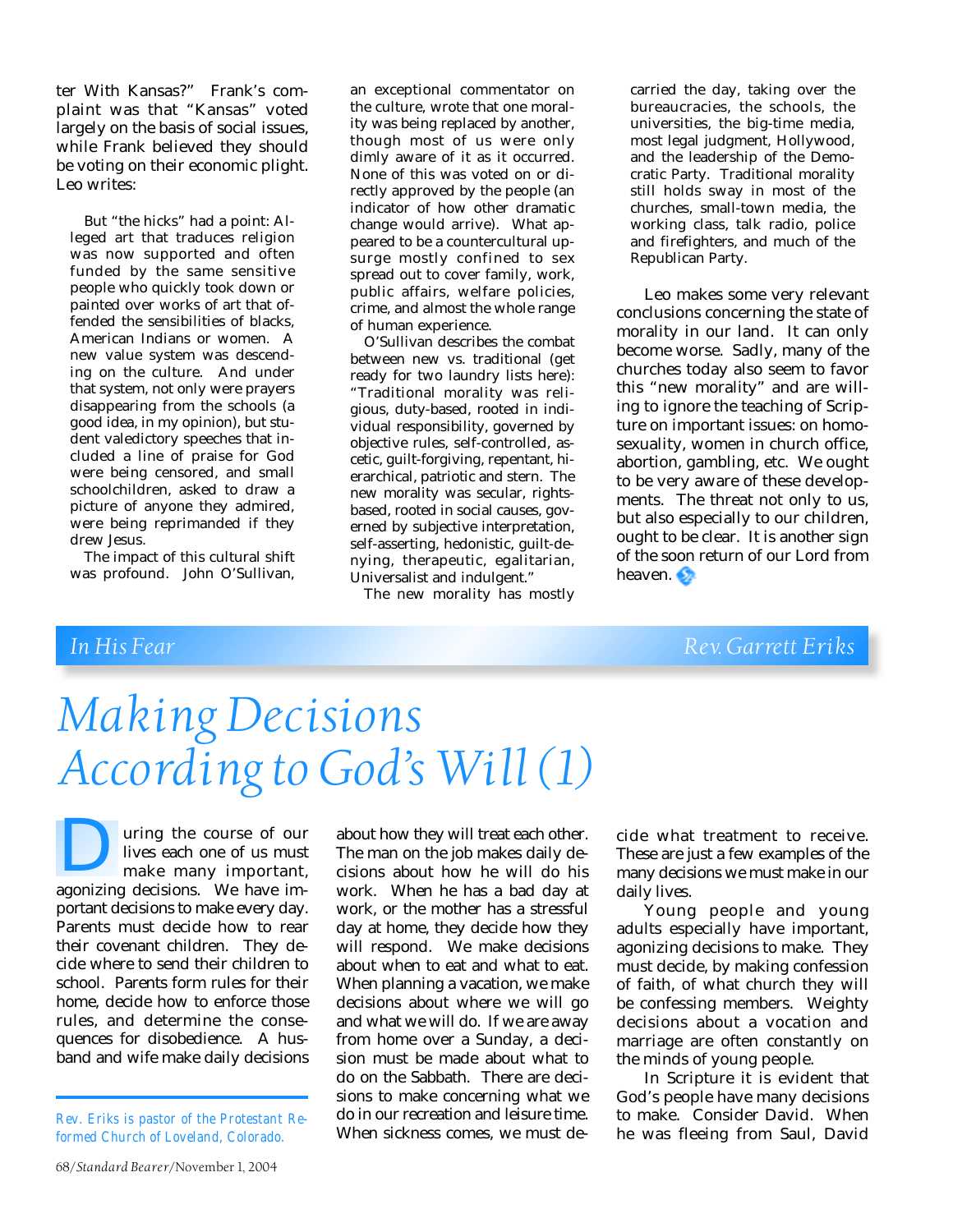had to decide where he would go. There were times he made the wrong decision. After receiving bread from the table of showbread and the sword of Goliath in Nob, David fled to Achish, the king of Gath. This was a wrong decision because he left the land of promise, the land of Canaan. He did not trust Jehovah to protect him from Saul in the land of Israel. He made the wrong decision to stay home from battle and then to commit adultery with Bathsheba. But at other times in his life, David made good and right decisions.

How are we to make these decisions? This is the question we face in all the decisions we make. It is certainly true that God has determined all things in His eternal, sovereign counsel. God governs all things that happen in the world and in our lives according to that counsel. But this does not mean the decisions we make are irrelevant. Before God we are responsible for all our decisions. Although we do not know what God has determined eternally for us until it happens, we do have the written will of God for how we are to live. Our decisions must be made according to God's written will. Psalm 119:105 makes clear that God's Word is our guide in making the many decisions we face in life: "Thy word is a lamp unto my feet, and a light unto my path."

### ✦✦✦ ✦✦✦ ✦✦✦

When Scripture speaks of God's will, it speaks of two different aspects: the will of God's decree and the will of God's precepts. The decretive will of God is the eternal counsel of God by which He sovereignly determines all things that happen in creation and in our lives. Ephesians 1:11 says, "In whom also we have obtained an inheritance, being predestinated according to the purpose of him who worketh all things after the counsel of his own will." God's sovereign will is so exhaustive and comprehensive that not even the

smallest details of the creation and our lives are outside of His decree. In the Rocky Mountains, God determines where each one of the millions of trees grows and which one dies. He determines where every drop of rain falls and where each falling leaf lands. So also God certainly determines everything that happens in our lives. God determines whom He will save. He also determines every event in life that works for the salvation of His people (Rom. 8:28).

Everything God determines in His eternal counsel comes to pass. Man cannot alter or change the will of God by the choices he makes. Never can a man be outside what God determines for him. Whatever a man chooses to do is the will of God's decree. There are those who think they can trick God by making a choice different from what God decreed. This is impossible. God decrees all things that happen in the world.

Living our lives in this world is like finding our way through a maze. We don't know what is around the corner. The future is something we don't know because it is not revealed to us. What we find around the corner in life can be so completely unexpected. Suddenly the job that provided for the needs of the family and the church is taken away. The health we took for granted is replaced by sickness. The death of a family member takes us by surprise. In all these things we have the comfort that God sovereignly determines them for our salvation. What a comfort God gives to us in our sorrows and afflictions. God comforts us with the words of Psalm 73:24, "Thou shalt guide me with thy counsel, and afterward receive me to glory."

Yet, we have decisions to make. In life we must not sit back saying fatalistically, "Whatever happens, happens. I cannot do anything about it anyway." At different junctures in our lives, we have important decisions to make. When we are faced with decisions, whether great or small, we ask, "What is

God's will? Do I go this way or that way?" In the way of making a decision we find out what God's will is for us. God has determined the whole of our lives, and He so guides the decision making process that His will is done. However, when we make these decisions we are answerable to God for the decisions we make. We are responsible to God. Because we are responsible before God's face for the decisions we make, it is vital that we make good and right decisions. This is where the will of God's precept or command comes in.

The will of God's command is the rule of what man must do. This is the will of God that He gives so that we know how to live our lives in obedience to Him. Of this will of God we read in Psalm 40:8, which says, "I delight to do thy will, O my God: yea, thy law is within my heart." In the New Testament, Ephesians 6:6 speaks of this aspect of God's will: "Not with eyeservice, as menpleasers; but as the servants of Christ, doing the will of God from the heart." This is the will of God revealed clearly in Holy Scripture. All God's people know this will of God's precept because they have God's law within their hearts. The confession of the Psalmist in Psalm 40:8 must be the confession of all God's children.

Just as the will of God's decree is sovereign, so also the will of God's precept is sovereign for us. This means that as the Lord of His kingdom, God alone has the right to determine how the citizens of His kingdom must live. All citizens of the kingdom have the calling to live their lives in obedience to the revealed will of God. Therefore, our decisions in life must be made according to the will of God's precept. This is vital! It is certainly true that many of the decisions we make do not come down to two choices, one of which is right and one of which is wrong according to God's Word. Sometimes God's Word does not determine between the two choices we have to make. However, the Word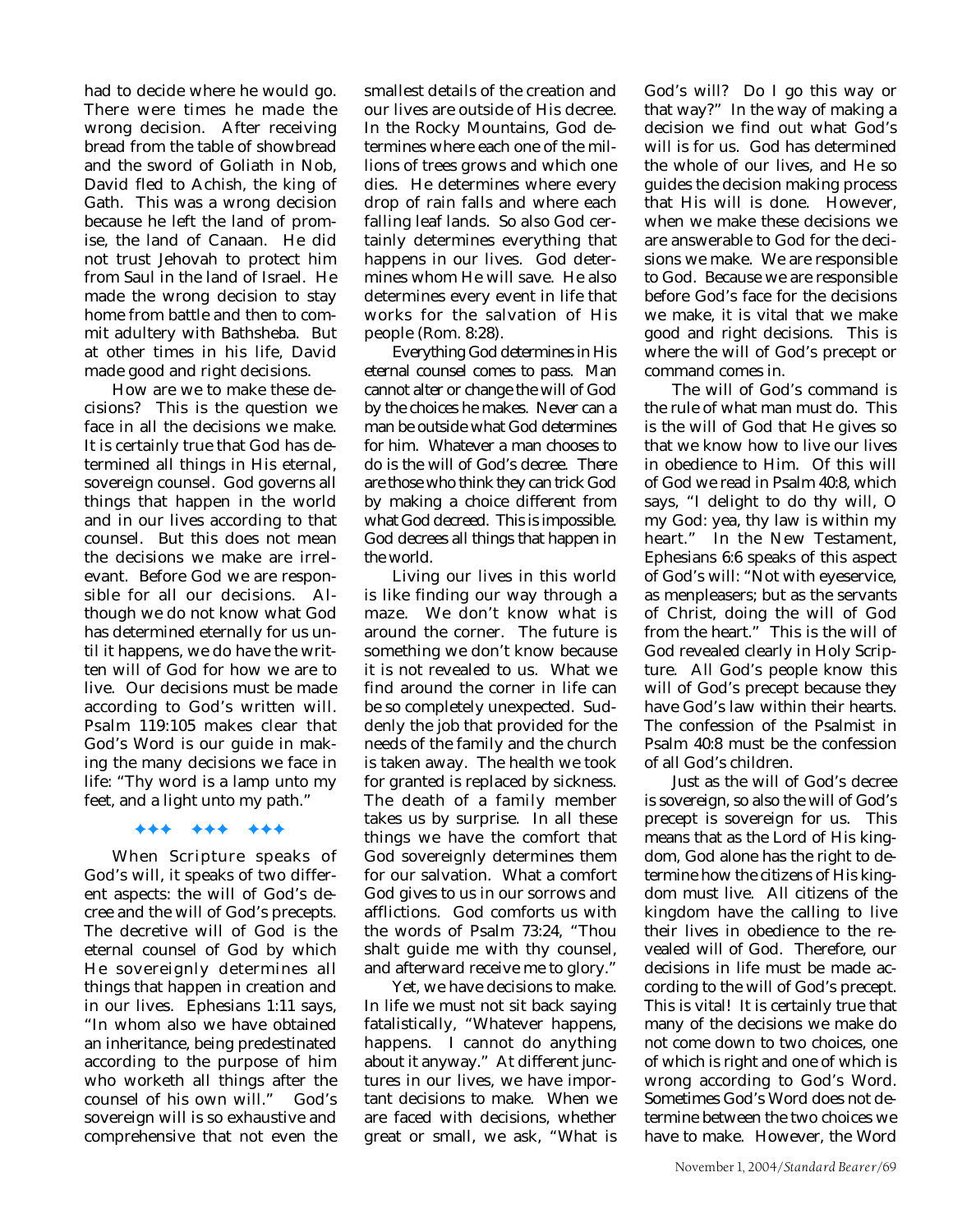of God governs all of our decisions. God speaks to us in His Word. In prayer we ask God, "What wilt Thou have me to do?" The answer is not written across the sky. The answer is not whispered in our ear in the secret chamber of prayer. We are called to study prayerfully the Word of God. In all our decisions we must be sure to do what God calls us to do. We must be sure that our decisions do not oppose the revealed will of God in Holy Scripture.

### ✦✦✦ ✦✦✦ ✦✦✦

Before we consider the use of God's Word in regard to the decisions we must make, we should first consider the right focus and attitude in our decisions. Considering the will of God in our decisions places our focus on the One who must be the focus of our whole lives: God. What motivates you in the decisions you have to make? Do you consider first what is best for *you*? Is your focus what *you* want to do? This is wrong! This is the humanistic thinking of the world today. The wicked world makes decisions based on their selfish motives. They have no desire to serve God. They want to please only themselves. We must guard ourselves from such thinking.

Our focus and attitude must be that which is expressed in Psalm 40:8, "I delight to do thy will, O my God…." It must be the focus of the end of Ephesians 6:6, "as the servants of Christ, doing the will of God from the heart." Is your desire, in *all* of life, "Lord, what wilt Thou have me to do?" This must be the desire of parents in the training of their children. This must be the desire of husbands and wives in marriage. This must be the desire of young people as they choose a vocation and look for a godly spouse.

We desire to do the will of God because we love God more than anything else in the world. God demands this love from us in the Ten Commandments and in the whole of His Word. We are to love Him with all our heart and soul

and mind and strength. The child of God is governed by this law of love in all of life. This must be the constant desire of the child of God in all the decisions that he must make. Is this true of you?

The fundamental truth behind this calling is the purpose of God in creating and saving us. God has created and saved us to glorify Himself. The purpose of God in our salvation is not that we enjoy salvation. Certainly those who are saved enjoy the blessings of salvation in Jesus Christ. But God saves to glorify Himself in the way of our loving Him and living a holy life to Him. Ephesians 1:4 speaks of the purpose of God in electing the church: "According as he hath chosen us in him before the foundation of the world, that we should be holy and without blame before him in love." The purpose of God in election is that we should be holy and without blame before Him in love. This is the purpose of God in salvation so that God is glorified in our salvation.

Doing God's will begins with remembering who God is and what He has done for us. Remember what God has done for us in Jesus Christ. Jehovah God sent the Son of His love to suffer and die on the cross in the place of His people. Not only did He bear the brunt of wicked man's hatred, but also He bore the fullness of God's wrath for all the sins of His people. This is the unspeakable gift of our salvation.

Remember what God has done for us through the working of the Holy Spirit. The Holy Spirit assures us that Jesus Christ died for all our sins on the cross. The Spirit opens our eyes so that we personally know Jesus Christ and the benefits of His work on the cross. The ability to seek God's will and to do God's will is, then, all God's work in us through the Spirit. Philippians 2:13 says, "For it is God which worketh in you both to will and to do of his good pleasure."

As those saved by grace, we must do the will of God!

### ✦✦✦ ✦✦✦ ✦✦✦

Making decisions according to God's will requires that we trust Him to lead us rightly. If we trust in ourselves to make the right decisions, we will always make wrong decisions. Proverbs 3:5, 6 instructs us, "Trust in the Lord with all thine heart; and lean not unto thine own understanding. In all thy ways acknowledge him, and he shall direct thy paths." To lean upon our own understanding is foolish because our own understanding is defiled with sin. Proverbs 28:26 makes clear that those who trust in their own hearts are fools. We can, of ourselves, choose only the way of sin. Instead, we must rely completely on our sovereign God. We must trust that He will guide us through life. We must trust that in the decisions we make God will guide us to do what is right in the way of seeking Him.

The child of God who trusts in God to lead him casts his burdens upon God often in prayer (I Pet. 5:6, 7). Prayer is a vital aspect of how we come to know God's will for us. When we face a difficult decision, we must first pray that God will make known to us clearly what His will is for us. We must constantly cast our burdens upon Him, for God demands that we ask and seek and knock repeatedly.

In the way of praying, God answers us. How does He answer those prayers? Does He whisper it in our ears? Does He write the answer in the night sky with the stars? Will He perform some miracle to show us the right way? No! He makes known His will for our lives in the way of studying His Word. The correct way of making right decisions before God is to pray and to study Holy Scripture. This is the God-ordained way of making decisions. We must go to God's Word and ask, "What does God have to say about this situation, this decision?" We will consider this more fully next time, the Lord willing.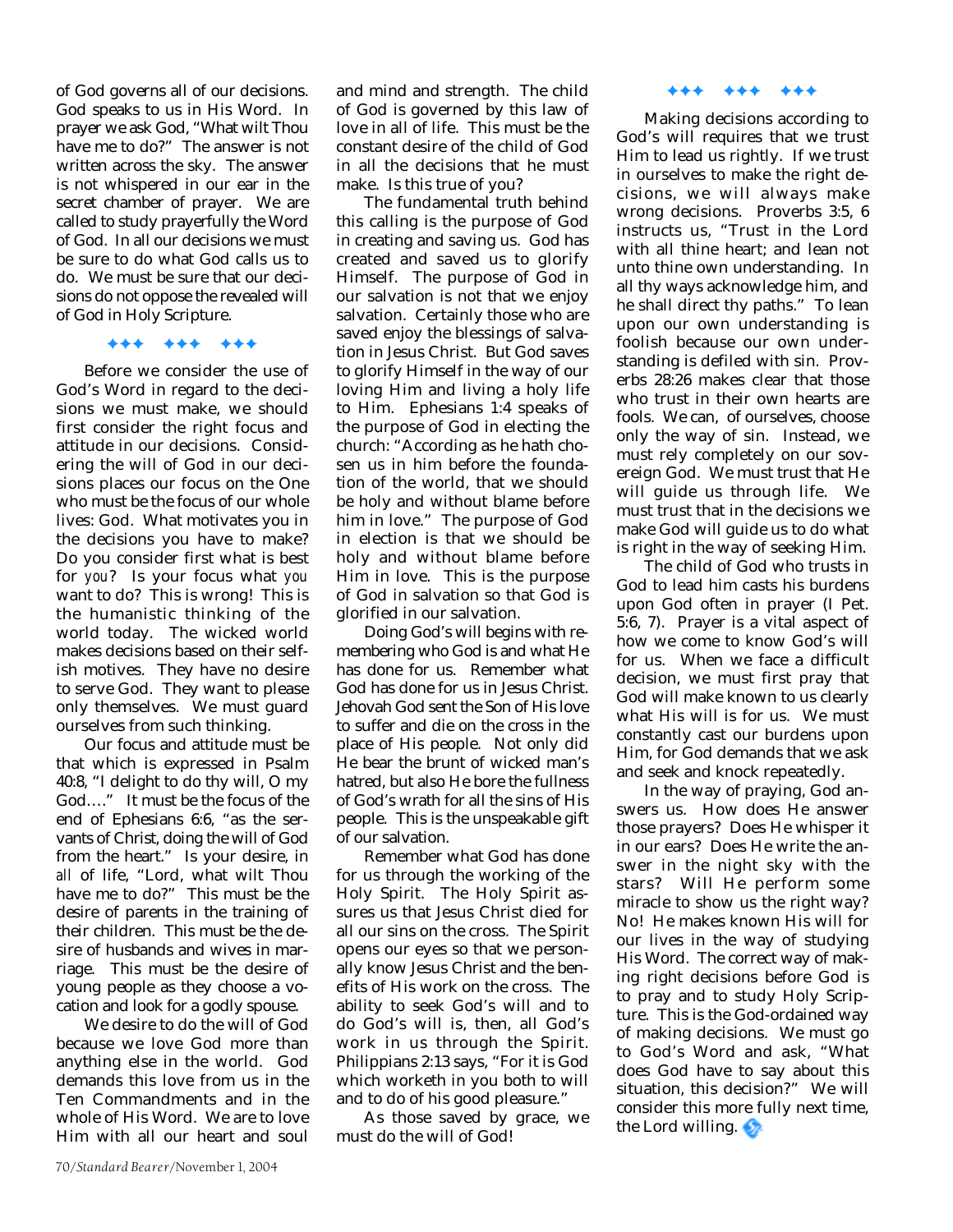## *News From Our Churches* Mr. Benjamin Wigger

### **Minister Activities**

**At a congregational meeting on<br>Sunday, October 3, the members of Faith PRC in Jenison. MI ex-**Sunday, October 3, the members of Faith PRC in Jenison, MI extended a call to Rev. R. Cammenga to become their next pastor.

From a trio of the Revs. A. Brummel, J. Mahtani, and J. Slopsema, the congregation of First PRC of Edmonton, Alberta, CN extended a call to Rev. A. Brummel to serve as their next pastor.

### **Evangelism Activities**

The Evangelism Committee of<br>Faith PRC in Jenison, MI spon-<br>sored a lecture on September 30. Faith PRC in Jenison, MI sponsored a lecture on September 30. Rev. W. Bruinsma, pastor of the Kalamazoo, MI PRC, spoke on the theme "The Christian: A Country's Best Citizen."

Sunday evening, September 19, Rev. M. Dick, pastor of Grace PRC in Standale, MI, preached a special sermon from Isaiah 60:1-3 to guide his congregation into the truth of God's Word concerning their calling to witness, even to rise and shine as those upon whom the glory of the Lord has risen. This sermon was preached, in part, to encourage Grace to consider prayerfully their calling to witness and to invite others to come to a speech that Rev. Dick gave on the following Friday, September 24, at Grace PRC. Grace had its first Evangelism Day that Friday, and it was very profitable. There was a good turnout, and some visiting families. Rev. Dick led the church in a discussion of the subject of "The Big God," knowing that every day is a blessed opportunity to witness. The congregation at Grace looks forward to more special opportunities like this.

The Reformed World and Life View Conference sponsored by the Christian Fellowship Society of the Hull, Iowa PRC was held September 14 and 15. On Friday evening, September 24, Prof. D. Engelsma gave a lecture on the topic "Reformed Worldview of Particular Grace" at the BJ Horn Auditorium at Dordt College. This was followed Saturday morning, September 25, with activities at Hull PRC. Beginning at 9:30 A.M. Dr. Syd Hielema, Professor of Theology at Dordt College, gave a lecture on their worldview. Prof. Engelsma then spoke on the topic "Flawed and Fatal Worldview of Common Grace," and at 1:00 P.M. there was a symposium/debate, with Prof. Engelsma and Dr. Hielema.

### **Denomination Activities**

On September 21 the League of<br>PR Adult Bible Study Societ-<br>ies held its annual Mass Meeting at PR Adult Bible Study Societ-Grace PRC in Standale, MI. Rev. W. Langerak, pastor of Southeast PRC in Grand Rapids, MI spoke on "Bible Study in an Age of Apostasy: Lessons from Three Theologians."

The annual meeting of the Reformed Free Publishing Association was held September 23 at the Grandville, MI PRC. Prof. D. Engelsma, past editor of the *Standard Bearer,* addressed the association on "Reflections on that Rare Creature: Editor of the *Standard Bearer."* Not only did this prove to be an interesting message, but it also gave RFPA members an opportunity to thank and congratulate Prof. Engelsma for his many years of faithful work as editor of this magazine.

Members of the Ladies Circle of the Doon, IA PRC invited the women from neighboring Hull, IA and Edgerton, MN PRCs to join them on October 1 for a Fall Noon Luncheon in their church basement.

### **Congregation Activities**

On the evening of September 22 members of First PRC in Grand Rapids, MI enjoyed their an-

nual Fall Fellowship Supper. Their pastor, Rev. J. Slopsema, closed the evening with a short devotional centering on the need of each member to be faithful in Bible studies this year. Many at First live a distance from each other and often do not visit in each other's homes, so these times of fellowship around God's Word in Bible study are especially valuable.

This fall's latest meeting of the "Men's Book Reading" took place at Bethel PRC September 25. Their pastor, Rev. C. Haak, led the men in a discussion of the book "Shepherding a Child's Heart," by Tedd Tripp.

Rev. C. Haak preached his farewell sermon to the Bethel PRC in Roselle, IL on Sunday evening, September 26. Rev. Haak chose for his text Deuteronomy 33:27a and preached on the theme, "Underneath Are the Everlasting Arms."

### **Young People's Activities**

The Young People's group of<br>The Your Immanuel PRC in Lacombe. Alberta. CN continues to our Immanuel PRC in Lacombe, Alberta, CN continues to experience numerical growth. A recent bulletin from Immanuel indicated that their numbers had increased to such a size that it was now impossible for them to continue to meet in many of the homes of church members. Church members were asked to sign up if they thought they had enough room.

The young people of First PRC in Holland, MI planned a camping/canoeing retreat for Friday and Saturday, October 1 and 2, at White River Campground in Montague, MI. If some members could not make the camping on Friday night they were encouraged to join in the canoeing part of the weekend on Saturday morning.

The Young People's Societies of Faith PRC in Jenison, MI, the host society for next summer's young people's convention, sponsored a Hayride/Hymn Sing/Bonfire on Saturday, September 25 at the farm

*Mr. Wigger is an elder in the Protestant Reformed Church of Hudsonville, Michigan.*